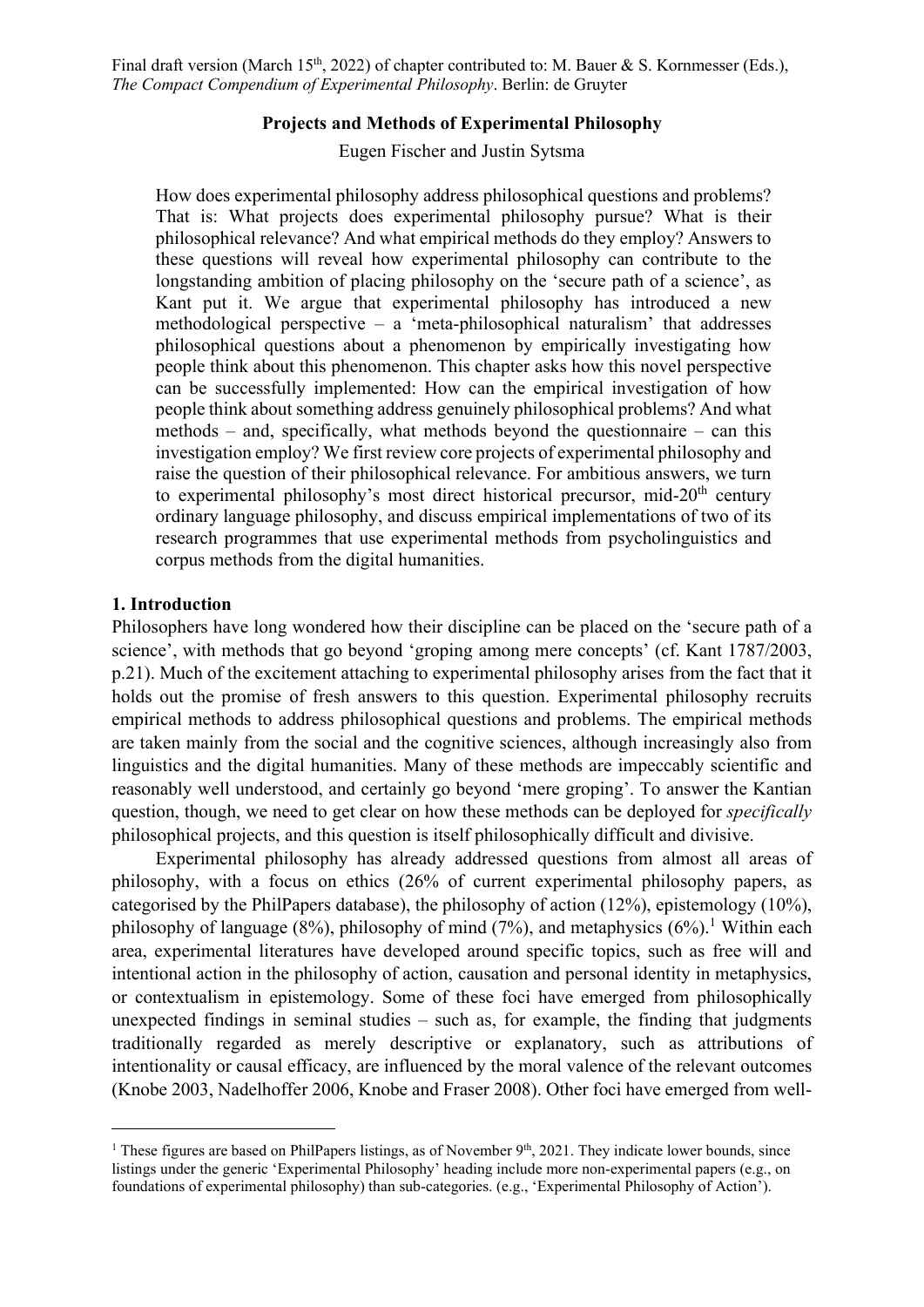established theoretical debates that explicitly rely on straightforwardly empirical assertions. For instance, epistemological debates about contextualism rely on claims about how contextual factors influence ordinary speakers' attributions of knowledge (DeRose 1992, Buckwalter 2010, Schaffer and Knobe 2012). Epistemologists advanced competing claims to account for the same intuitions about the same hypothetical cases. This clearly called for empirical investigation of competing explanations. However, the dynamic growth of experimental philosophy – from under 100 papers in 2007, to over 700 papers listed under this heading in PhilPapers in April 2014, to more than 2,750 papers listed in March 2022 – has seen topical coverage extend well beyond these foci of interest (see subsequent chapters in this volume; also Sytsma and Buckwalter 2016). Given this diversity in topics, projects in experimental philosophy in general can be usefully discussed only at the meta-philosophical level.

At the grandest meta-philosophical level, experimental philosophers are united by a commitment to methodological naturalism. Naturalism as a methodological stance is independent from naturalism as a metaphysical position (De Caro 2008, Haug 2014, pt.1). Methodological naturalism recommends we address philosophical problems by drawing on empirical findings from the sciences (whose findings need not be consistent with metaphysical naturalism; Collins 2015). Traditional methodological naturalism seeks to address philosophical problems about a topic (say, vision, or intentional action) by drawing on empirical findings about that topic (say, findings from the psychology or neuroscience of vision, or of action control). Experimental philosophers go further by conducting their own empirical investigations when called for, distinguishing their practice from empirically informed 'empirical philosophy' (Prinz 2008).

Crucially, however, experimental philosophers are conducting empirical investigations with two very different directions of thrust, one of which is genuinely novel. To address, for example, philosophical questions or problems about vision, experimental philosophers have not only built on the psychology and neuroscience of vision and added their own investigations of the mechanisms of vision (e.g., Schwenkler and Weksler 2019, Weksler, Jacobson, and Bronfman 2021). Rather, experimental philosophers of perception have also built on the psychologies of judgment and language, and have empirically investigated how people think and speak about vision (e.g., Fischer et al. 2021, Fischer, Engelhardt, and Sytsma 2021, Roberts, Allen, and Schmidtke 2018, 2021). Similarly, to address philosophical questions about colour, experimental philosophers have primarily investigated not colour perception but colour cognition (e.g., Cohen and Nichols 2010, Sytsma 2010, Hansen and Chemla 2017, Roberts and Schmidtke 2019), and similarly with regard to other topics, such as pain (e.g., Sytsma and Reuter 2017, Liu 2020, Reuter and Sytsma 2020, Salomons et al. 2021). Where traditional ('object-level') methodological naturalism addresses philosophical questions and problems about a topic (e.g., vision or colour) by drawing on scientific findings about that topic, experimental philosophy has added a novel ('meta-level' or) meta-philosophical naturalism that addresses those questions and problems through empirical study of how people think about the topic of interest (Fischer and Collins 2015).

This distinctive new stance motivates our guiding question: How can empirical findings about how people think about a topic be used to address philosophical questions and problems about that topic? Our chapter will develop this question and make a start on answering it. We will develop and address the question through a review of experimental philosophy's two major strands – evidential and explanatory experimental philosophy (Section 2). We then propose fresh answers through two case studies (Sections 3–4).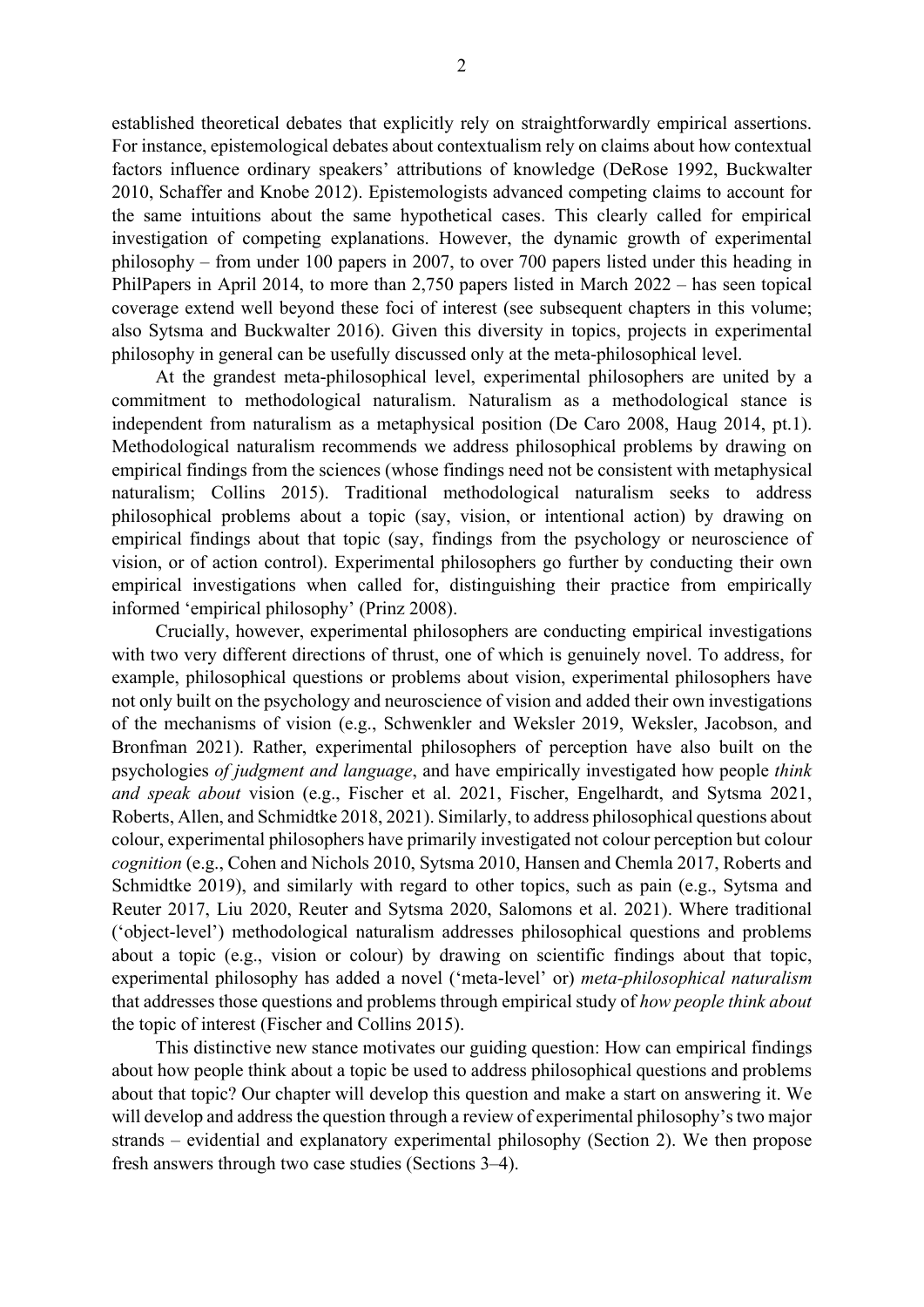The case studies explore how recent work in experimental philosophy has developed and transformed research programmes initially formulated by experimental philosophy's most direct historical precursor: Ordinary language philosophy, as pioneered by J.L. Austin (1957, 1962) and – on a liberal understanding of the movement – Arne Naess (1956, 1961), was analytic philosophy's first attempt to overcome limitations of armchair reflection through the use of (informal) experiments (Hansen and Chemla 2015), (peer-based) focus groups (Urmson 1969), and empirical surveys (Murphy 2014). This precursor of experimental philosophy<sup>2</sup> suggests answers to our guiding question: Ordinary language philosophy adopted a similar 'meta-level' perspective and deployed insights into how people talk about a topic in order to address philosophical questions and problems about that topic. The two main strands of ordinary language philosophy explored different approaches in this vein. To answer our guiding question, our case studies will therefore consider how experimental philosophy has developed, respectively, the programs of *critical* ordinary language philosophy (Section 3) and constructive ordinary language philosophy (Section 4). So far, experimental philosophy has relied mainly on questionnaire-base methods (explained in Sytsma and Livengood 2015), while further methods are increasingly being taken up from two sources: behavioural experiments from the social sciences and empirical and computational methods from the digital humanities (see Fischer and Curtis 2019). Our case studies will illustrate new uses, in experimental philosophy, of such further methods, namely, experimental methods from psycholinguistics (Section 3) and corpus methods from the digital humanities (Section 4).

## 2. Experimental Philosophy: Evidential and Explanatory

While experimental philosophy ranges considerably more widely, its two most prominent strands examine philosophically relevant intuitions (Fischer and Collins 2015, Sytsma and Livengood 2015). In several areas of philosophy, theory construction involves the 'method of cases': In thought experiments, philosophers consider (typically) hypothetical cases (like Gettier cases, trolley cases, Frankfurt cases, and so forth), elicit intuitive judgments about them, and deploy these judgments as defeasible evidence for or against philosophical theories. These theories are typically required to be consistent with the case judgments and are often meant to explain or justify them. This approach has been used to assess analyses of concepts (e.g., 'knowledge'), modal claims (e.g., that, provided current chemistry is correct, water must be H2O), and moral claims (e.g., the moral equivalence of killing people or letting them die), among others (for reviews, see Daly 2010, Machery 2017, pp. 11–44). Philosophical theory construction guided by the method of cases often proceeds by working back and forth between intuitions elicited by different thought experiments and various background beliefs, until 'reflective equilibrium' and a coherent set of judgments and beliefs has been achieved. While used most explicitly in moral and political philosophy (e.g., Foot 1967, Rawls 1971), this approach is sufficiently common to have been characterised as analytic philosophy's 'standard justificatory procedure' (Bealer 1996, p. 4). Indeed, some philosophers have regarded it as 'characteristic, perhaps definitive, of philosophical argumentation throughout its history' (Levin 2005, p. 193). Methodological rationalists have invoked the approach, as practiced from the armchair, to argue for the disciplinary autonomy of philosophy as a subject, holding that it can gain insight through a priori methods that rely on intuition and pure reason alone (e.g., Bealer 1996, 2000).

<sup>&</sup>lt;sup>2</sup> See Chapter 1 for discussion of further precursors of experimental philosophy.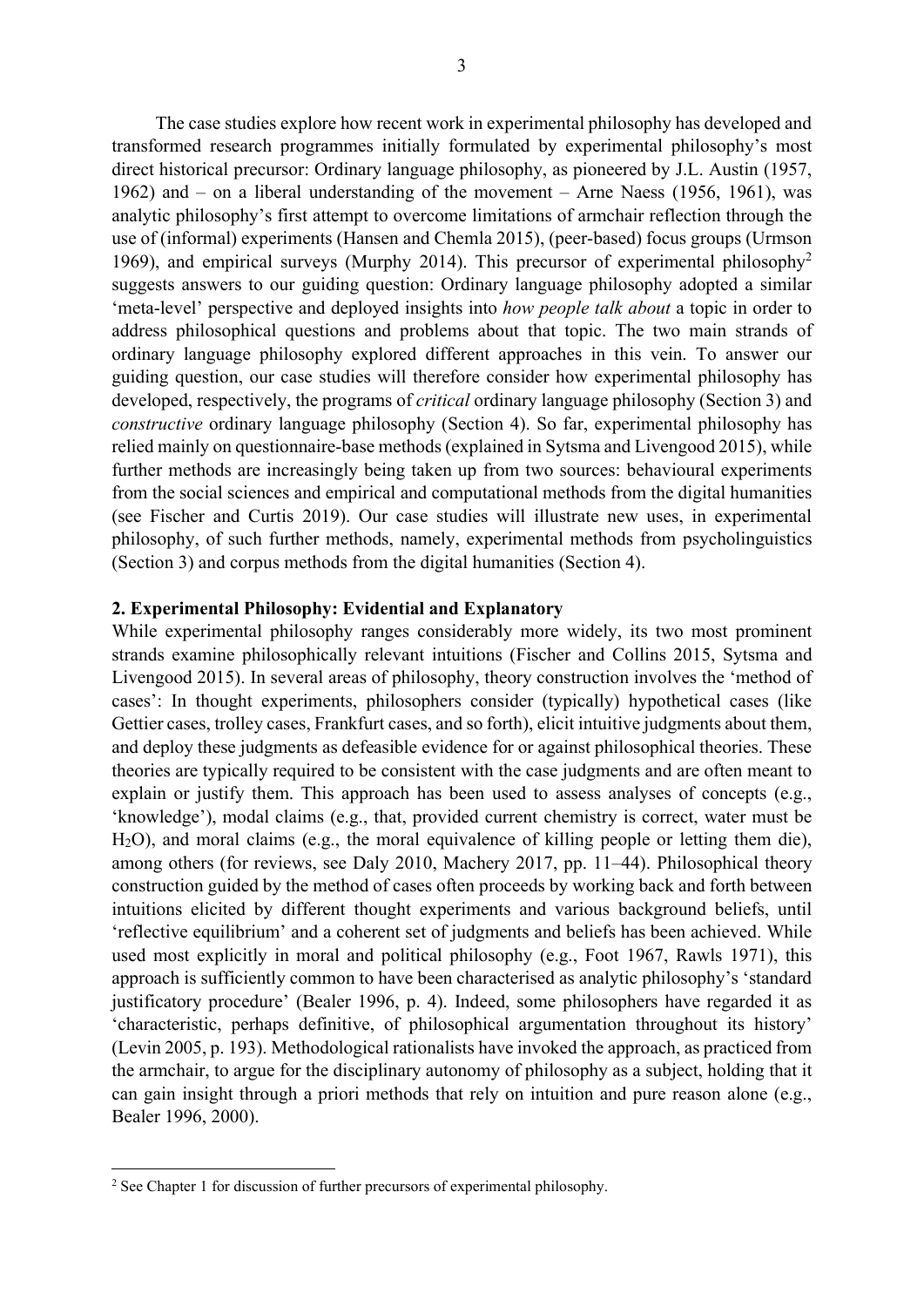The main strands of experimental philosophy are responses to such intuition-driven philosophising: Evidential experimental philosophy seeks to assess the evidential value of philosophically relevant intuitive judgments ('philosophical intuitions'), while explanatory experimental philosophy seeks to explain such intuitions.<sup>3</sup> The former may appear to make at most indirect contributions to philosophical theorising; the latter might seem to be of primarily psychological interest. In the following, we examine the philosophical ambitions and rationales of these two enterprises.

### 2.1 Evidential Experimental Philosophy

Evidential experimental philosophy is pursued with two different ambitions (for reviews, see Stich and Tobia 2016, Mallon 2016) – what are often labelled the positive and negative programmes. We begin with the positive programme, which shares the key ambitions and methodological commitments of the pre-experimental philosophical work it engages with and introduces empirical methods to better sort the evidential wheat from the chaff.

Many philosophical debates take for granted the existence of 'common-sense' conceptions of the phenomena of interest, and accord these conceptions an epistemic default status that places the burden of proof on critics (e.g., Daly 2010, Jackson 1998, Strawson 1959). This assumption is common, for example, in debates about free will (e.g., O'Connor and Franklin 2021, Jackson 1998, p.31), consciousness (e.g., Chalmers 1996, Lewis 1972), colour (e.g., Allen 2016, Johnston 1992), and time (e.g., Callender 2017, Price 2011), among others. Seminal contributions to the positive programme sought to verify this assumption, as made in debates about free will. In these debates, common-sense status has been claimed for both compatibilist and incompatibilist conceptions of free will (see Chapter 11). Nahmias and colleagues (2004, 2005, 2006) examined whether laypeople's intuitive attributions of moral responsibility to hypothetical agents in deterministic and non-deterministic universes, respectively, are consistent with these conceptions. Other studies have examined lay conceptions of consciousness (e.g., Sytsma and Machery 2010; see Chapter 10), colour (e.g., Roberts and Schmidtke 2019), or time (e.g., Latham, Miller, and Norton 2021), among others. A prominent motivation of these studies has been to settle which of competing conceptions is the clear majority view among adult laypeople and can lay claim to being 'common sense' and enjoying epistemic default status. Viewed thus, these studies adjudicate on burdens of proof.

Other contributions to the positive programme have sought to enhance the use of the method of cases in conceptual analysis – e.g., on the concepts of *knowledge* (Buckwalter 2010, Schaffer and Knobe 2012; see Chapter 5) or intention (for a review see Cova 2016). Much work of this kind accepts the method's fundamental assumption that 'possessing a concept makes one disposed to have pro-intuitions toward correct applications and con-intuitions toward incorrect applications – correct, that is, relative to the contents of the concept as it exists in the subject's head' (Goldman 2007, p. 15, cf. Chalmers and Jackson 2001, Ludwig 2007) and seek to arrive at characterisations of conceptual contents through abductive inferences from (patterns of) intuitive application judgments. But this body of work questions the related assumption that individual philosophers, simply in virtue of being competent speakers of a shared language like English, can effectively examine folk concepts by eliciting just their own

<sup>&</sup>lt;sup>3</sup> See Sytsma and Livengood (2015). We employ the more expressive label 'explanatory experimental philosophy' for what they termed the 'cognitive program'. On this first rough characterization, the programs overlap: Many (e.g., debunking) explanations are developed to contribute to epistemological evaluation.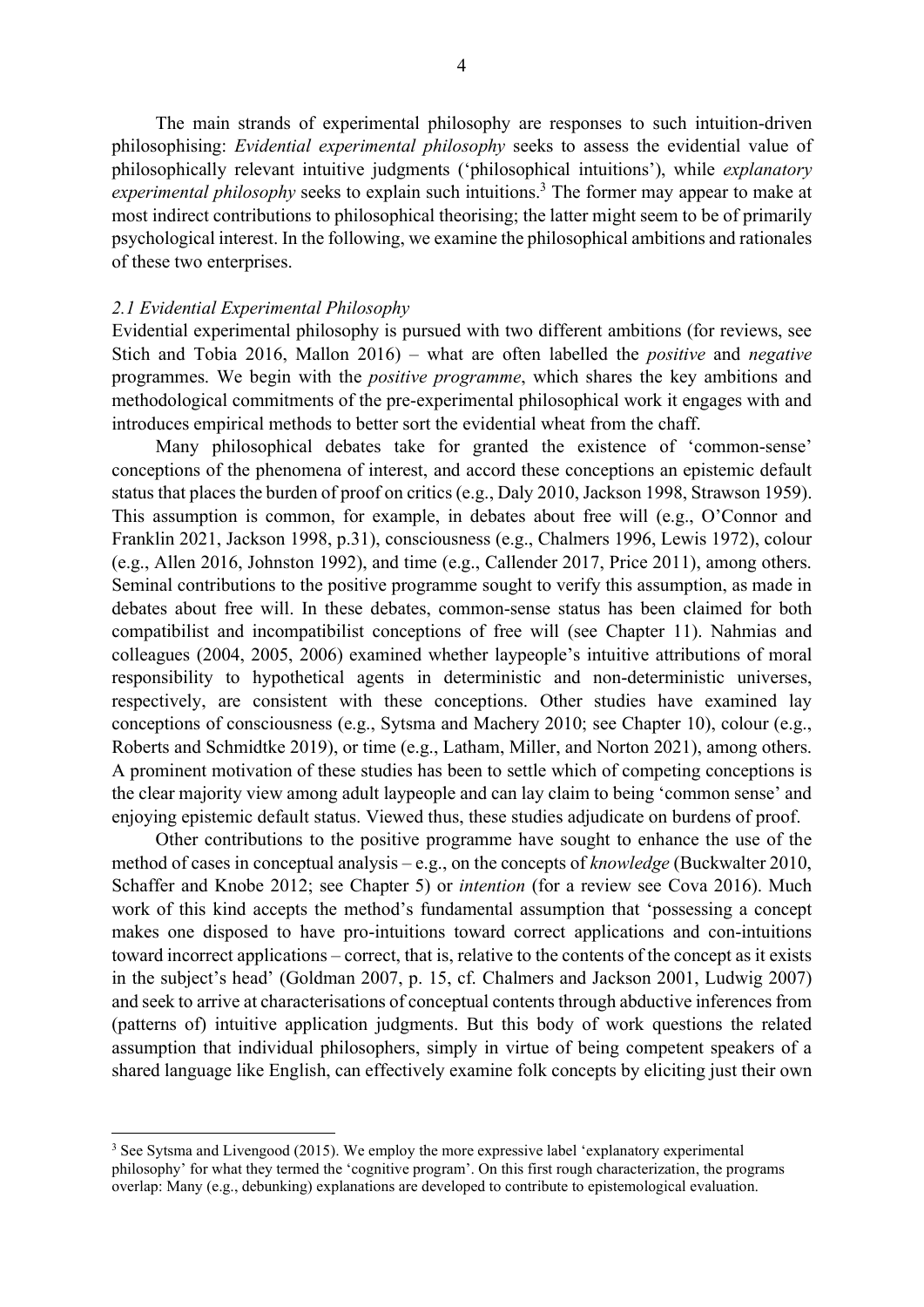intuitions.<sup>4</sup>

Some critics of standard uses of the method of cases have suggested that philosophers' judgments may be unduly influenced by philosophical theories of the concepts of interest (knowledge, moral permissibility, intention, and so forth), rather than accurately reflecting folk concepts (e.g., Goldman 2007, Weinberg, Nichols, and Stich 2001). This suggestion motivates turning to case judgments from laypeople. This turn is warranted by findings that the intuitive judgments of philosophers sometimes diverge systematically from the judgments of laypeople or even other academics (e.g., Starmans and Friedman 2020 on intuitive knowledge attributions; cf. Horvath and Wiegmann 2016), and by patterns of responses from laypeople that philosophers failed to anticipate (e.g., Knobe's (2003) discovery that intention attributions are influenced by the moral valence of actions' outcomes).<sup>5</sup> Thus, the traditional assumption that philosophers' case intuitions are representative of competent speakers' intuitions more generally and can be safely taken to reflect widely shared folk concepts clearly stands in need of empirical investigation for any given case of interest. Empirical studies examining this assumption help determine whether philosophers' case judgments provide relevant evidence for the analysis of folk concepts and provide relevant evidence where philosophers' own judgments won't do.

By contrast, the *negative programme* in evidential experimental philosophy puts the method of cases more directly to the test by examining how epistemically irrelevant factors influence intuitions. To spell out the challenge raised by the negative programme, it is worth distinguishing between two different uses of the method of cases: in the 'formal mode' the method is used to analyse concepts; in the 'material mode' it is used to establish truths about the world. In different ways, both uses are put into doubt by the sensitivity of case judgments to irrelevant factors.

The 'formal' use assumes that case judgments reflect the content of the underlying concepts. This assumption will not hold if case judgments are notably influenced by factors that have nothing to do with the content of the concept at issue. Factors examined include presentational factors such as purely verbal differences between equivalent case descriptions, the order in which cases are presented, or physical circumstances under which cases are presented (e.g., Horvath and Wiegmann 2021; for reviews, see Machery 2017, Stich and Tobia 2016). They further include individual differences in personality traits or cognitive traits like reflectiveness that may influence how a speaker applies a concept to a case, irrespective of the concept's represented content. Differences between demographic groups can raise similar worries. Sensitivity to cultural or socio-economic background can raise doubts about whether the use of a concept of interest is universal and have us ask whether different communities employ different concepts and, if so, which of these concepts is better, for which purposes (Stich and Tobia 2016, p. 14). Such findings move philosophical research on the concepts of interest from the traditional concerns of conceptual analysis to the ameliorative concerns of conceptual engineering (for a review see Cappelen and Plunkett 2020). Experimental philosophy can then contribute to this new enterprise in various ways – for example, by examining to what extent people are prone to reason badly with extant concepts (which are

<sup>&</sup>lt;sup>4</sup> A related body of research on folk concepts is more profoundly sceptical of the method of cases and has employed psycholinguistic methods, instead (perhaps first: Powell, Horne, and Pinillos 2014, for a recent example, see Beisbart and Reuter 2021).

<sup>&</sup>lt;sup>5</sup> Machery and Stich (2022, Table 2) list twenty studies contributing to conceptual analysis that elicit lay judgments that arguably differ from the case intuitions capturing or close to a 'textbook consensus'.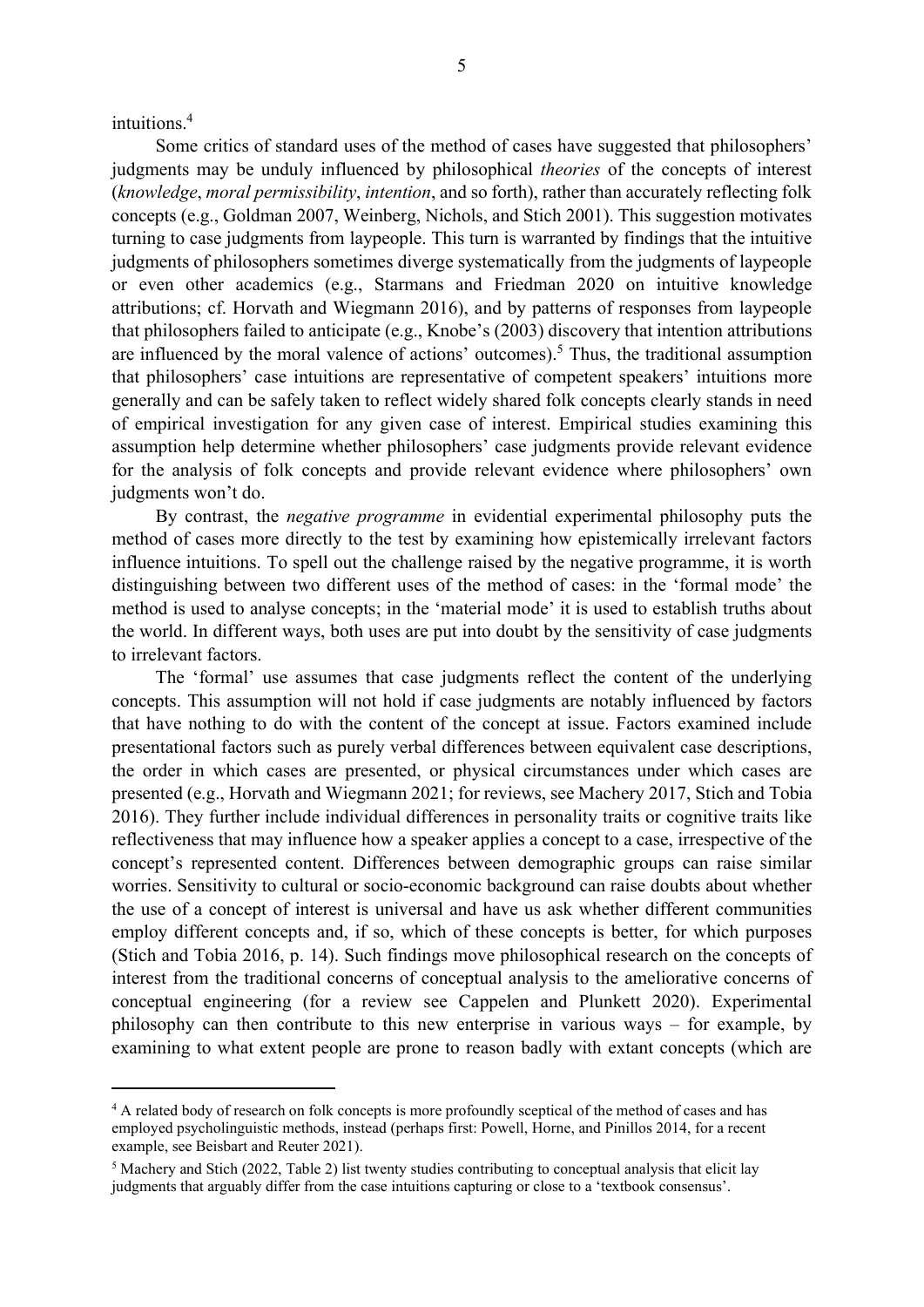therefore in need of improvement) or are able to reason correctly, or as intended, with supposedly improved concepts (e.g., Fischer 2020, Machery 2021).

The 'material' use of the method of cases assumes that intuition is a reliable source of the case judgments of interest. The basic assumption is that these judgments are (at least) true more often than not. This is meant to warrant the further assumption that they are generated by an underlying cognitive process that is reliable. If so, the fact that we have these intuitions, as and when we do, speaks for their truth. The basic assumption is called into doubt by sensitivity to presentational factors and individual differences as well as by sensitivity to demographic factors: If any of these factors lead to different judgments, the judgments made under some conditions, or by some people, must be wrong. In the absence of error theories that allow us to understand when and why people make the wrong judgments, or under what conditions and in what kind of people the underlying process is unreliable, however, we cannot tell which intuitions provide evidence for claims about the world.

The negative programme thus examines basic assumptions that motivate different uses of the method of cases, for individual classes of intuitive case judgments. Findings help philosophers identify classes of intuitions that cannot serve as evidence for or against philosophical hypotheses – or at any rate, cannot serve as such evidence in the absence of error theories and, more generally, a better understanding of the underlying processes. This allows philosophers to restrict their use of the method of cases to kinds of judgments that are not otiose due to inexplicable sensitivity.

To sum up, evidential experimental philosophy stands to make a variety of contributions to philosophy: its findings help to adjudicate on burdens of proof, to prevent premature generalization from philosophers' intuitions, and to avoid reliance on dubious evidence and methods incapable of supporting or assessing claims of interest. While the positive programme also generates fresh evidence about common-sense conceptions and folk concepts, both the positive and the negative programme in evidential experimental philosophy contribute mostly at the meta-level, where they address philosophical questions about the phenomenon of interest indirectly, by answering methodological questions about how those philosophical questions should be addressed, and what evidence should be admitted.

#### 2.2 Explanatory Experimental Philosophy

Many contributions to evidential experimental philosophy involved explanations of the intuitions at issue – e.g., on free will (Nichols and Knobe 2007, Nadelhoffer et al. 2020; see Chapter 11), consciousness attributions (Arico et al. 2011, Fischer and Sytsma 2021; see Chapter 10), or knowledge attributions (Alexander, Gonnerman, and Waterman 2014, Gerken et al. 2020; see Chapter 5). In this work, explanation (debunking and other) is at the service of epistemological evaluation.

Other work in experimental philosophy pursues explanatory aims for their own sake. This work can be regarded as giving rise to a distinct strand of experimental philosophy that is continuous with cognitive science. It follows the same pattern as cognitive science, where researchers seek to identify new effects and explain them in terms of cognitive processes, typically with an aim of explaining a maximum number of effects in terms of a minimum number of processes. This pattern is well-illustrated by work sparked by the side-effect effect. For example, Chandra Sripada (2010, 2012) proposed the 'deep self' hypothesis that explains this effect by positing a process whereby people attribute to agents a set of deeply held values and determine whether the agent's action concords with this 'deep self'. The hypothesis was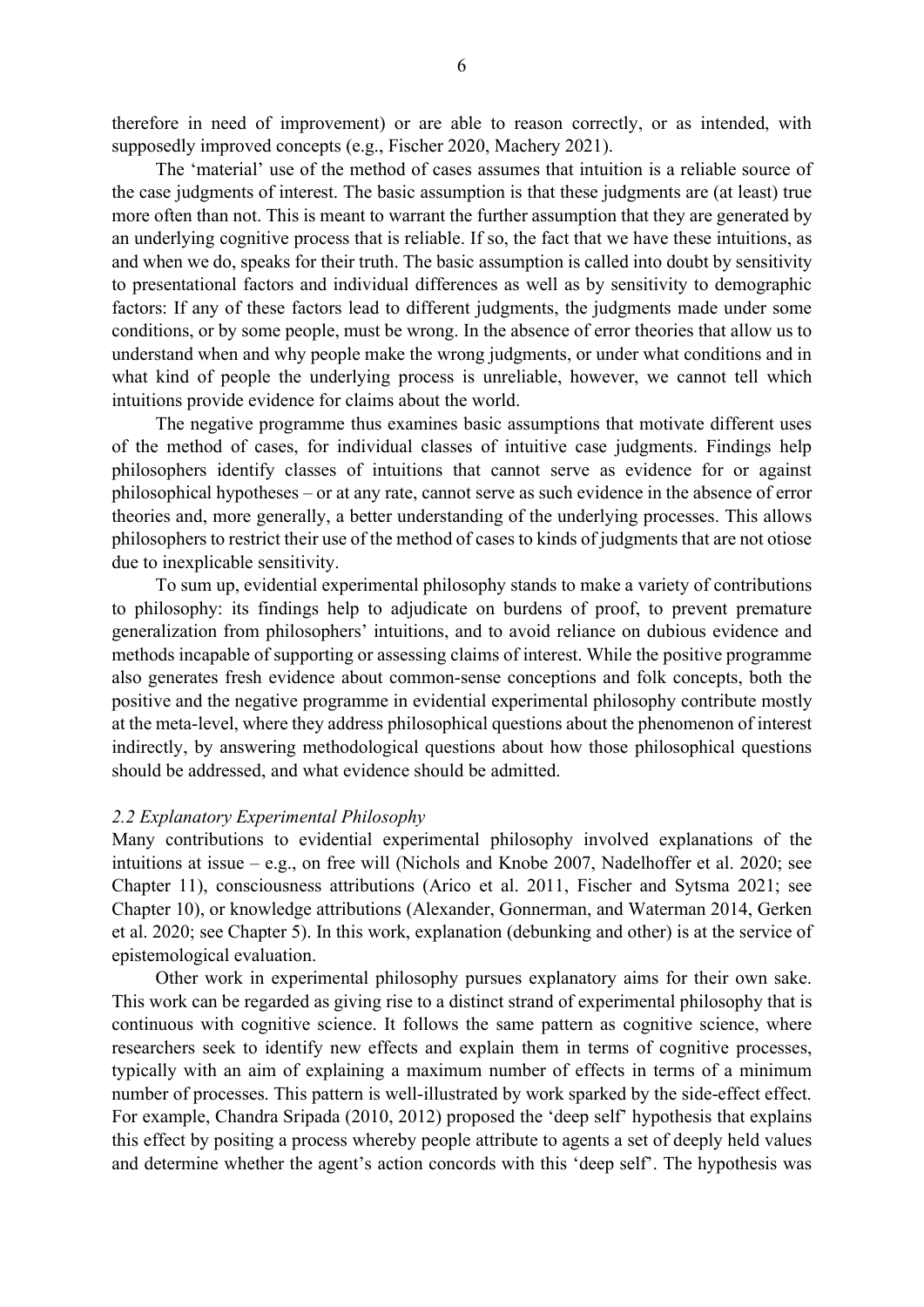invoked from the start to explain not only the targeted effect on intention attributions, but also effects on assessments of moral responsibility (Sripada 2010) and freedom (Sripada 2012). The proposal then swiftly motivated further research on the process that examined its impact on yet further phenomena (starting with Newman, Bloom, and Knobe 2014).

Discerning the characteristic course of cognitive science research in much experimental philosophy, Joshua Knobe (2016, p. 50) concludes that 'the vast majority of [experimental philosophy] research is *cognitive science*.' We propose a more nuanced approach that takes into account how such explanations are intended to fit into the philosophical dialectic. Where explanatory efforts are motivated by the aim to contribute to the epistemological assessment of philosophical intuitions, claims, or arguments, we see such work as an extension of evidential experimental philosophy. By contrast, where the explanans (e.g., people's 'deep self' conception) is treated as a phenomenon of philosophical interest in its own right, regardless of how explanations invoking it might bear on further (meta-)philosophical questions, we hold that it forms a distinct strand of experimental philosophy: explanatory experimental philosophy.

As it unfolds, a line of research may well, by these lights, change from evidential experimental philosophy to explanatory, and back again. Explanatory work initially motivated by an evidential question may come to be pursued for its own sake, and the insights gained in this pursuit might later be applied to a new set of evidential questions. For instance, as Knobe (2016) points out, work sparked by the side-effect effect that follows the trajectory of cognitive science works against the ambitions of conceptual analysis: As standardly conceived, conceptual analysis seeks to explain patterns of case judgments, first and foremost, by reference to the content of the concept of interest. Work following the cognitive science trajectory aims to explain those patterns by reference to cognitive processes that affect the use of several concepts. But the more substantive the theories of these underlying cognitive processes become, the less explanatory work remains to be done by accounts of individual contents. Work on theories of such cognitive processes is hence set to leave the ambit of conceptual analysis. At the same time, some such theories can in principle be repurposed for the negative programme: Where they expose biases – like the 'blame bias account' of the side-effect effect (Nadelhoffer 2006, Alicke 2008) – they can potentially provide a basis for error theories that allow us to understand when and why people make wrong judgments. Without such theories, the negative programme can infer from intuitional sensitivity only that certain kinds of intuitions are unreliable. With suitable error theories, it can go beyond purely negative findings and hope to identify conditions under which people may trust their intuitive case judgments (Weinberg  $2015$ ).<sup>6</sup>

Explanatory experimental philosophy thus seems to face a tougher question about its philosophical relevance than evidential experimental philosophy. The latter seemed to contribute to philosophical questions and problems mainly indirectly, by answering methodological questions about how those questions should be addressed, and what evidence should be admitted. Where explanatory efforts are put to these uses, they share this indirect relevance. By contrast, explanatory experimental philosophy, which undertakes explanatory work for its own sake, might be accused of doing something else entirely. Insofar as cognitive science is taken to be distinct from philosophy, accepting with Knobe that evidential

<sup>&</sup>lt;sup>6</sup> E.g., Fischer and Sytsma (2021) expose a framing effect in judgments about philosophical zombies and explain it by reference to a comprehension bias. This explanation allows to go beyond the conclusion that intuitions about philosophical zombies are unreliable, and identify a more and a less helpful frame.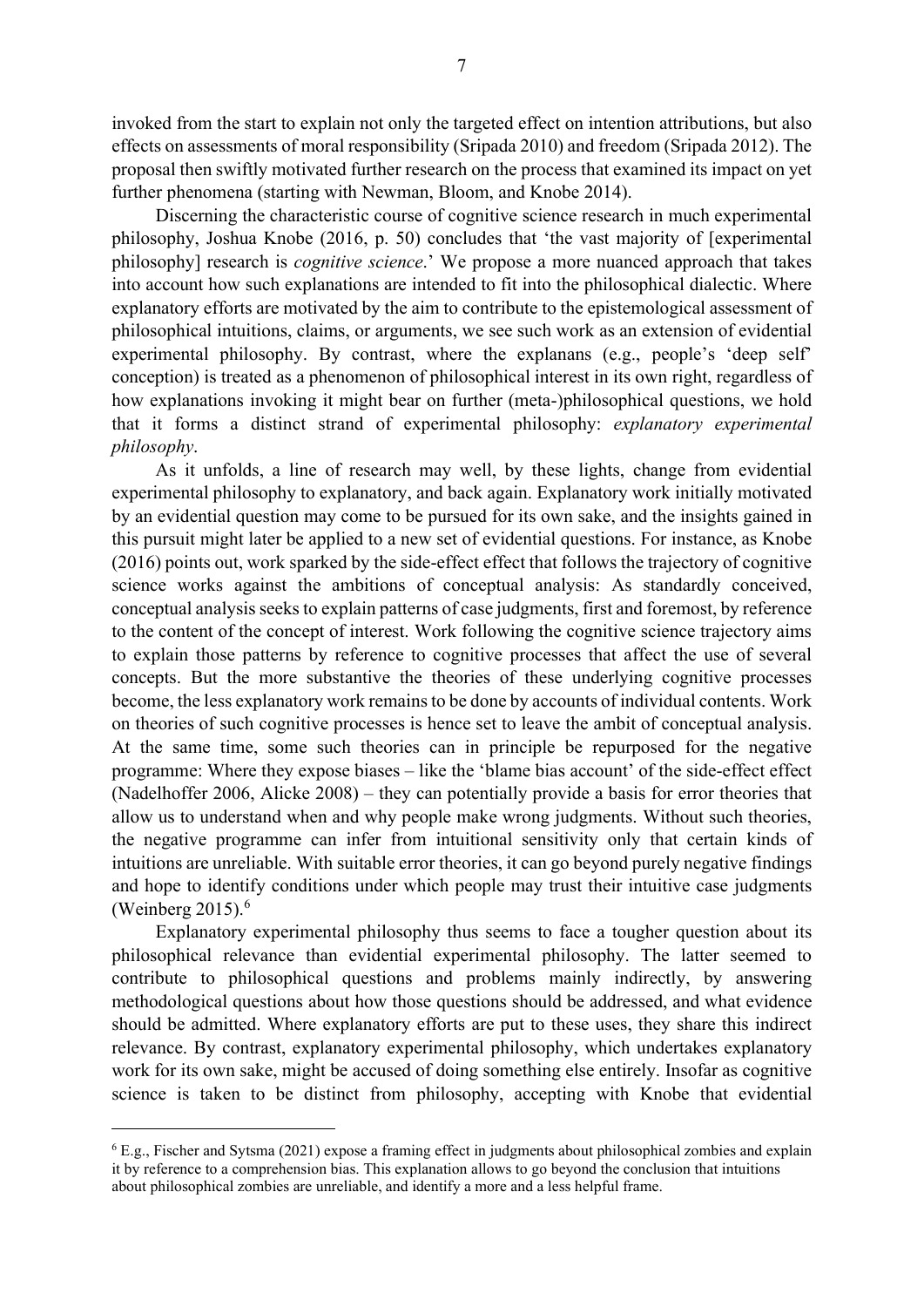experimental philosophy is cognitive science raises a critical question – 'Why is this work philosophy?' (Stich and Tobia 2016, fn. 10). At this point, intuitional experimental philosophy appears to face a dilemma: the critic can charge that it either contributes to philosophy only indirectly (through the evidential strand) or not at all (if the explanatory strand reduces to 'mere psychology').

#### 3. Critical Ordinary Language Philosophy: Psycholinguistic Experiments

Much experimental philosophy seeks to address philosophical problems about a topic by examining how people think and speak about that topic. The apparent dilemma we now face motivates the question, how an approach along these lines can make a direct and substantive contribution to resolving distinctively or characteristically philosophical problems. For a first answer, we turn to experimental philosophy's most direct historical precursor, ordinary language philosophy. Much work in this mid- $20<sup>th</sup>$  century movement focused on 'philosophical puzzles' which, ordinary language philosophers maintained, arise from the way we think and speak about the phenomena that puzzle us (e.g., Austin 1946, 1962, Ryle 1954, Waismann 1997; cf. Fischer 2019, Schroeder 2006, pp. 151-168, Wittgenstein 1953). Understanding these ways – and their errors – was regarded as an essential step in resolving the resulting problems. We now consider such 'puzzles' (Section 3.1), spell out how experimental philosophy can provide much-needed empirical foundations for an approach to them that is in line with critical ordinary language philosophy (Section 3.2), and explain how experimental methods from psycholinguistics can be employed for the purpose (Section 3.3).

#### 3.1 Philosophical Puzzles

Plato regarded a sense of wonder in the face of the familiar as the starting point of philosophising (n.d./2004, 155b–d). He had in mind puzzlement about the very possibility of familiar facts, rather than curiosity about their causes – not 'what makes the apple drop?' but 'how is it even possible for the apple to reach the ground?' (or the tortoise to overtake Achilles). This sort of puzzlement is the hallmark of one kind of characteristically philosophical problems, exemplified by sceptical problems and the problems of mental causation, free will, perception, and induction.<sup>7</sup> These philosophical puzzles (let's call them 'Platonic puzzles') are motivated by intuitive lines of thought that suggest certain common-sense convictions cannot be true. These lines of thought, often conceptualised as paradoxes, appear to bring out antinomies and motivate philosophical questions like: How is it possible to know anything at all about the physical environment? How can our beliefs and desires make a difference to our bodily movements? How is it possible that people are morally responsible for their actions? How is sense-perception, as we ordinarily understand it, even possible?

Relevant lines of thought typically rely on apparently common-sense convictions and intuitive judgments, and suggest a conclusion at odds with further common-sense convictions. These lines of thought thus appear to bring out conflicts between extant beliefs, namely, between the beliefs invoked by the arguments and the belief(s) challenged by them. To the extent to which these beliefs are deeply held, these conflicts are both puzzling and troubling, causing cognitive dissonance (see Gawronski and Strack 2012, Kruglanski et al. 2018).

<sup>&</sup>lt;sup>7</sup> The entries in the Stanford Encyclopedia of Philosophy on mental causation (Robb and Heil 2021), free will (O'Connor and Franklin 2021), the problem of perception (Crane and French 2021) and the problem of induction (Henderson 2020) all conceptualize at least key versions or components of these problems in a manner consistent with the following characterization.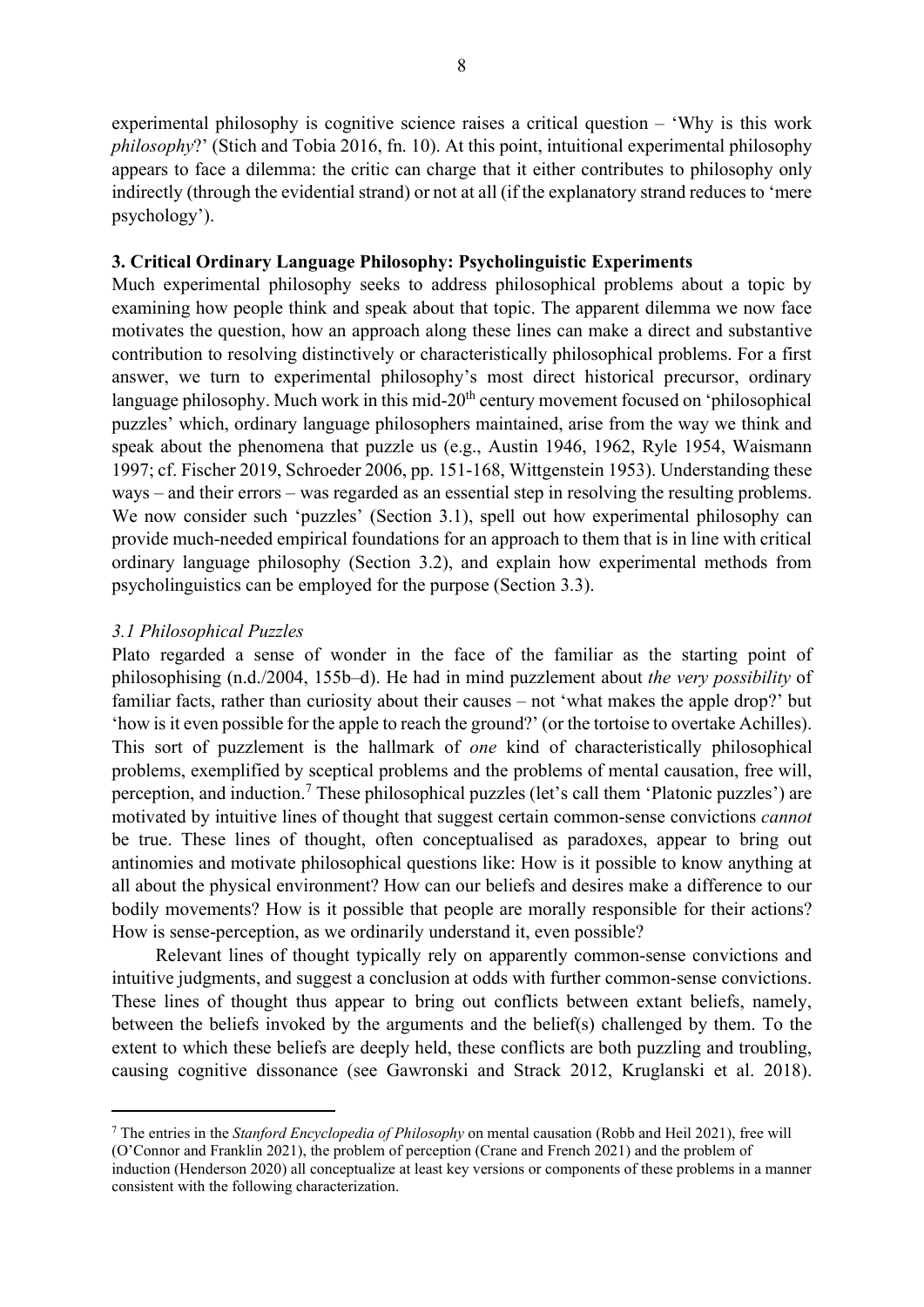Philosophical responses typically seek to show that these conflicts are merely apparent. Responses may include revisionary elements (some common-sense convictions get revised) and diagnostic elements (some steps of the arguments are shown fallacious). But, typically, they focus on reconciliation: on showing that, and explaining why, the common-sense conviction or conception challenged (or as much of it as survives revision) is consistent with as much of the arguments challenging them as theorists feel obliged to accept (see Fischer 2011 for a review).

Platonic puzzles are developed by, and perhaps even arise from, intuitive reasoning about the world. These puzzles therefore seem a particularly plausible target for the metaphilosophical naturalism promoted by experimental philosophy (Section 1): They should help us identify some ways in which empirical findings about how people think about a topic can be used to address philosophical problems about that topic. For a start, experimental philosophy can support and complement the responses reviewed:

- Experimental philosophy can help establish whether supposed common-sense convictions – invoked or apparently challenged – are indeed common sense. Similarly, it can assess whether people indeed make any such intuitive judgments as the arguments rely on.
- Going a step further, it can help *assess* these convictions and intuitions, e.g., by developing debunking explanations of the relevant beliefs and judgments. Together, these first two steps assess the need for revision of common sense and identify the parties in need of reconciliation.
- Finally, experimental philosophy can help assess the arguments that rely on those beliefs or judgments, for example, by exposing biases that lead to typically overlooked fallacies. The identification of fallacies supports diagnostic responses.

We now consider a case-study that develops the last and most novel of these applications and demonstrates how experimental philosophy can directly address Platonic puzzles.

#### 3.2 A New Experimental Project: Critical Ordinary Language Philosophy

This case-study is on an experimental implementation of critical ordinary language philosophy, as pioneered by J.L. Austin (1946, 1962). This purely diagnostic approach seeks to 'dissolve' philosophical ('Platonic') puzzles by exposing fallacies already in the opening moves of the arguments that raise them; the aim is to reveal that these arguments fail to get off the ground, so that the apparent conflict between extant beliefs does not even begin to arise and is merely apparent. Following Austin (1962), the approach has been developed most fully for the 'problem of perception' (Crane and French 2021, Smith 2002). As standardly conceived today, this problem is developed by arguments 'from illusion' and 'from hallucination'. These arguments invoke the uncontroversial beliefs that illusions occur and hallucinations are possible, and derive the conclusion that perceivers are directly aware of subjective sense-data, rather than physical objects. The arguments thus appear to challenge the common-sense conception of sense-perception (folk direct realism), and bring out a conflict between this conception and those uncontroversial premises. They motivate the question, how senseperception, as we ordinarily understand it, is even possible – given the evident possibility of illusions and hallucinations.

Critical ordinary language philosophy seeks to expose 'seductive (mainly verbal) fallacies' as 'concealed motives' for formulating philosophical paradoxes (Austin 1962, p. 5). That the fallacious inferences are 'concealed' means that thinkers are not conscious of making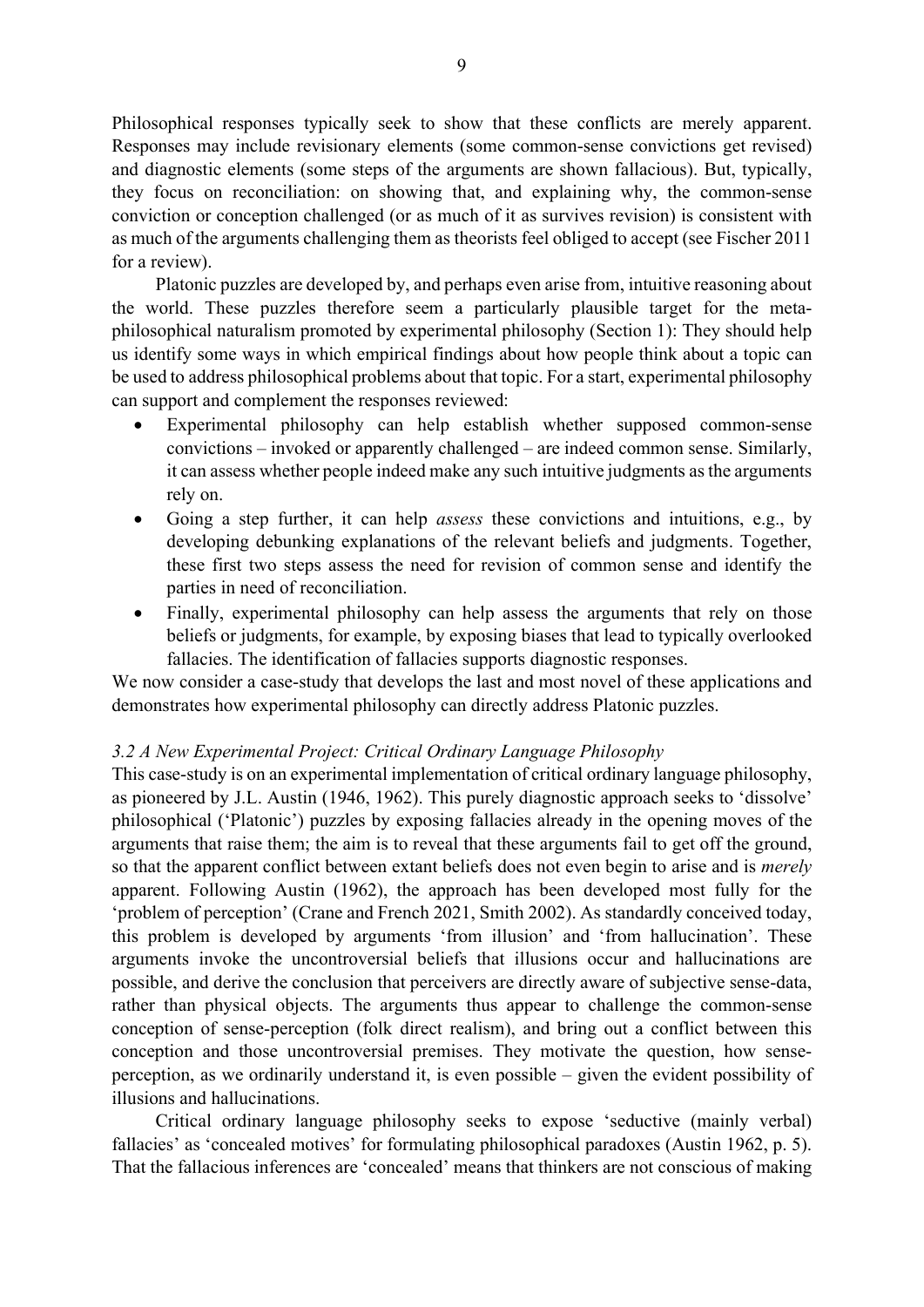them and presupposing their conclusions, in the relevant arguments. In today's terms, the approach focuses on exposing automatic default inferences that are contextually inappropriate (Fischer et al. 2021). This approach is in need of experimental implementation and empirical validation: Thinkers have no privileged access to automatic inferences, which can be documented only experimentally (Bargh et al. 2012). Moreover, principles of charity demand that fallacies be attributed to competent thinkers only in the light of an empirically supported explanation of when and why competent thinkers commit such fallacies (Thagard and Nisbett 1983). An extension of evidential experimental philosophy that turns from the assessment of intuitions to that of inferences in verbal reasoning can provide – and has provided – just what is needed.

The need for a validating explanation is pressing for attributions of inappropriate default inferences: Nouns and verbs automatically activate associated stereotypes (prototypes and situation schemas, respectively) that represent knowledge about typical and diagnostic features of objects and events (Engelhardt and Ferreira 2016). These stereotypes support defeasible inferences (the 'secretary' is female) that are triggered by words almost irrespective of context (Levinson 2000). These inferences are swiftly complemented, as combinations of nouns and verbs ('the mechanic checked…') activate knowledge about the typical features of more specific situations (car inspections) that are not activated by either word alone (Bicknell et al. 2010, Matsuki et al. 2011). In sentence comprehension, these different inferences need to be integrated with each other and with information from wider discourse context (Metusalem et al. 2012), in building the situation model: the mental representation of the situation described by the text or speech, which provides the basis for further judgements and reasoning about that situation (Kintsch 1988, Zwaan 2016). Initial inferences decay when lacking contextual support (Oden and Spira 1983) and may get effortfully suppressed where they conflict with contextual information ('the secretary, Mr. Smith') or with background beliefs (Faust and Gernsbacher 1996). Competent language users are good at this task (for a review see Butterfuss and Kendeou 2018), and can, e.g., suppress default inferences that conflict with background beliefs within one second (Fischer and Engelhardt 2017). In consequence, inappropriate default inferences hardly influence further judgment and reasoning.

One explanation of when and why contextually inappropriate default inferences influence further cognition, even so, is provided by the linguistic salience bias hypothesis (Fischer and Engelhardt 2020, Fischer and Sytsma 2021): Subordinate uses of markedly unbalanced polysemes (like 'see') can give rise to fallacies of equivocation. That is: Subordinate uses ('Jack saw her point') are often interpreted by retaining the initially activated stereotype (situation schema) associated with the dominant sense (e.g., the visual sense of 'S sees X') and suppressing its irrelevant component features (e.g.,  $S$  looks at  $X$ ,  $X$  is in front of  $S$ , and so forth, retaining only S knows X is there, S knows what X is) (Giora 2003; cf. Brocher et al. 2018). Where some, but not all, of the stereotypical features associated with the dominant sense are contextually relevant, and the dominant sense is far more frequent than all others, general principles of activation ensure that suppression remains partial. $8$  In consequence, stereotypical inferences supported only by the dominant sense are made also from the subordinate use. This explains experimentally documented spatial inferences  $(X \text{ is in front of})$ Y) from purely epistemic uses of 'see' ('He saw her point') (Fischer and Engelhardt 2017, 2019,

<sup>&</sup>lt;sup>8</sup> The two most relevant principles of activation are that senses get activated more strongly when encountered more frequently than other senses (Giora 2003), and that frequently co-activated stereotype components exchange lateral cross-activation (McRae et al. 2005).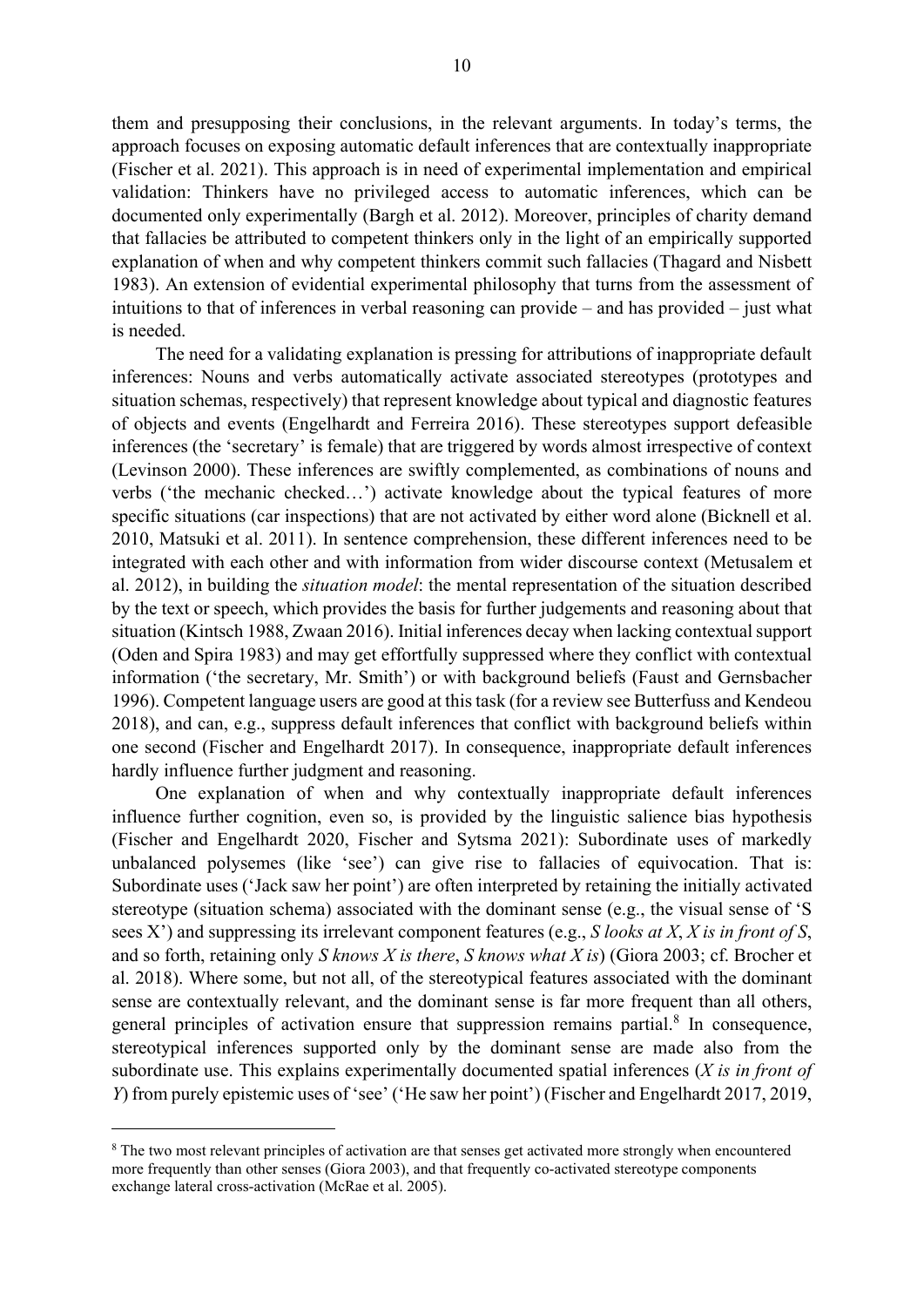2020), doxastic inferences (S believes that X is F) from purely phenomenal uses of appearance verbs ('X appears F to S') (Fischer et al. 2021, Fischer, Engelhardt, and Sytsma 2021), and inferences of stereotypical zombie properties from philosophical uses of 'zombie' (Fischer and Sytsma 2021). Professional academic philosophers proved as susceptible to this bias as laypeople (Fischer, Engelhardt, and Herbelot 2022).

These empirical findings warrant new reconstructions of arguments from illusion and hallucination that develop the problem of perception. These arguments employ appearanceand perception-verbs in a 'phenomenal' or 'phenomenological' sense (Ayer 1956, p. 90, Robinson 1994, pp. 51–53) which lacks many of the implications – factive, epistemic, or doxastic – of ordinary uses of these verbs, as it serves only to describe the character of perceivers' subjective experience (e.g., 'Macbeth seespHEN a dagger' means 'Macbeth had an experience like that of seeing a dagger'). The linguistic salience bias hypothesis predicts that even competent thinkers will make contextually inappropriate stereotypical inferences from these uses that lead to fallacies of equivocation.

For example, an influential statement of the argument from hallucination assumes that

(1) Macbeth saw a dagger,

and immediately infers 'but still not a real dagger' (Ayer, 1956 p. 90). Since the hallucinator is meant to have an experience just like that of seeing a physical dagger, this inference is fallacious: In the relevant phenomenal sense, Macbeth is seeing a physical dagger – he merely fails to see such a thing in the dominant visual sense. The linguistic salience bias hypothesis suggests the step is driven by existential or spatial inferences that are supported by the dominant visual sense but are made from the special phenomenal use in  $(1)$ , anyway.<sup>9</sup> They lead to implicit conclusions that are defeated by contextual information but are tacitly assumed, even so, in further reasoning:

- (2) There was something there that Macbeth saw. But, by assumption:
- (3) There was no physical object there for Macbeth to see. By (2) and (3):
- (4) There was a non-physical object that Macbeth saw.

Here, the inference from (1) leads to an implicit conclusion (2) that is immediately defeated (by 3) but tacitly assumed in the inference from (1) and (3) to (4) (see Fischer and Engelhardt 2020, pp. 432–433). The second half of the argument then generalises from this case of hallucination to all – qualitatively indistinguishable – cases of visual perception (Ayer 1956, p. 90, McPherson 2013, pp. 15–16, Smith 2002, pp. 196–197).

Such diagnostic reconstructions of arguments from hallucination (Fischer 2019, Fischer and Engelhardt 2020) and from illusion (Fischer et al. 2021, Fischer, Engelhardt, and Sytsma 2021) promise to 'dissolve' the problem of perception by showing that the apparent conflict between belief in the occurrence or possibility of illusions and hallucinations, on the one hand, and folk direct realism, on the other, is only due to fallacious reasoning. The puzzle is an artefact of a verbal reasoning bias.

Such diagnostic accounts have two key elements: reconstructions of specific arguments that expose fallacies in these arguments, and explanations of why even competent thinkers

<sup>&</sup>lt;sup>9</sup> On some interpretations of (1), Macbeth hallucinates a purely imaginary dagger; on others, he hallucinates the actual murder weapon he will use (which just is not around at this point), and the following steps (2) and (3) (below) quantify over locally restricted domains, with the second 'there' understood as 'before Macbeth'. In the former case, the argument involves parallel existential and spatial inferences from (1); in the latter case, the argument relies exclusively on spatial inferences (Fischer and Engelhardt 2020).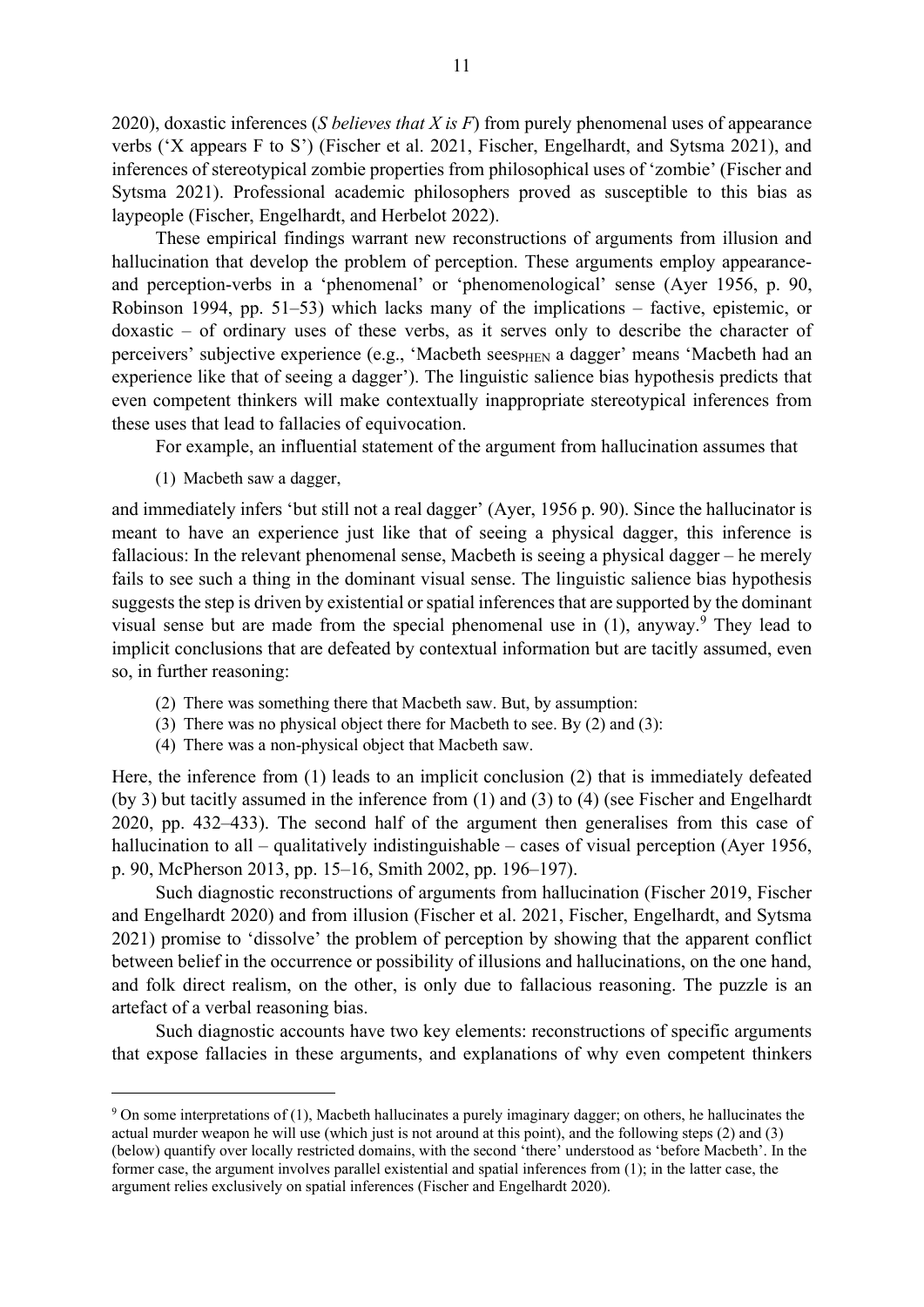commit those fallacies, e.g., by reference to a cognitive bias. Both elements are in need of empirical support. To support the proposed reconstruction of the argument from hallucination, for instance, we need to document factive inferences from phenomenal uses of perceptionverbs. To support the proposed explanation, we need to provide evidence of linguistic salience bias, more generally. Methods from psycholinguistics allow us to address both tasks.

#### 3.3 Psycholinguistic Methods

We now illustrate how psycholinguistic methods that were initially developed to study language comprehension can be adapted for the new purpose of studying verbal reasoning. To do so, we consider experiments that assessed the linguistic salience bias hypothesis.

Hypotheses about automatic inferences from words can be tested with the psycholinguistic cancellation paradigm (for a review, see Fischer and Engelhardt 2019): Participants read or hear sentences where the word of interest is followed by sequels that are, respectively, consistent and inconsistent with the conclusion of the hypothesized inference. If these inferences are made, the resulting clashes with inconsistent sequels engender comprehension difficulties which require effort to overcome. Increased cognitive effort shows up through pupil dilations (Laeng et al. 2012), longer reading times (Rayner et al. 2004), and signature electrophysiological responses in the brain (Kutas and Federmeier 2011). Experimental philosophers have taken up all these methods: pupillometry (e.g., Fischer and Engelhardt 2017, 2020), reading-time measurements with eye tracking (e.g., Fischer, Engelhardt, and Sytsma 2021), as well es electroencephalography (e.g., Cosentino et al. 2017). We discuss the method that strikes us as the most helpful for the investigation of inferences in philosophical arguments: reading-time measurements with eye-tracking, combined with plausibility ratings.

Readers fixate most words as their eyes move forward (skipping the words easiest to predict from the context) and backwards ('regressions' at points of difficulty). Readers immediately construct local interpretations over small numbers of adjacent words. If the task at hand demands it, and only then, they subsequently integrate these local interpretations into more comprehensive interpretations of longer sentences and passages, which take longdistance dependencies into account (Swets et al. 2008; cf. Ferreira and Lowder 2016). In reading, we thus need to recognise words and integrate them into local and more comprehensive interpretations. Difficulties at these different stages manifest themselves in different eye-tracking measures (first-pass reading times, re-reading times, and so forth). Where default inferences from words get cancelled by subsequent context, readers have difficulties integrating information from the initial 'source region' with information from the subsequent cancellation or 'conflict region'. Such difficulties lead to longer re-reading times, for either of these two regions (Rayner et al. 2004, Clifton et al. 2016). Automatic inferences can therefore be studied by examining re-reading times.

Fischer and Engelhardt (2019) used this approach to document inappropriate spatial inferences from epistemic uses of 'see', predicted by their linguistic salience bias hypothesis. Materials manipulate verb, object, and post-verbal context, in a  $2 \times 2 \times 2$  design (see below, Table 1). Concrete vs. abstract objects (e.g., 'picture' vs. 'problems') invite visual vs. epistemic interpretations of the verb. Post-verbal contexts are amenable to literal spatial and metaphorical temporal interpretation (whereby ahead  $=$  in the future; behind  $=$  in the past). These facilitate purely metaphorical interpretations of epistemic items (Joe knows what problems he will have in the future and Joe knows what problems he had in the past). If any spatial inferences from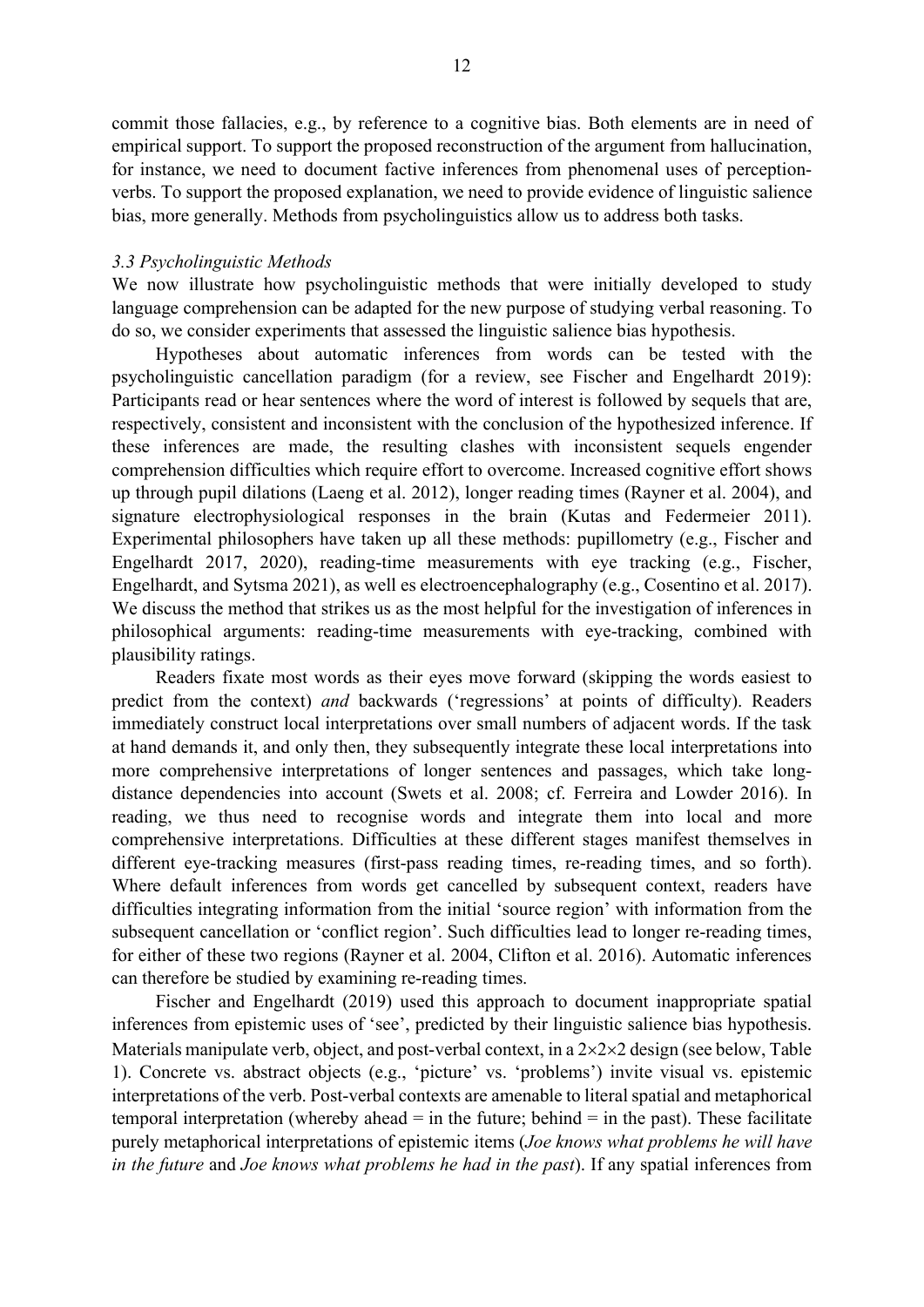'see' are suppressed from the local interpretation, e.g., of 'Joe sees the problems', readers have no trouble winning through to this interpretation. The space–time metaphors in our items give rise to embodied cognition effects (Boroditsky and Ramscar 2002, Bottini et al. 2015) and support spatial reasoning about temporal relations (Casasanto and Boroditsky 2008, Gentner, Imai and Boroditsky 2002). If spatial inferences from 'see' cannot be suppressed from the local interpretation of the previous words, they will engage spatial reasoning, and engender integration difficulties in sentences like 'Joe sees the problems that lie behind him'. Such inferences will hence show up through longer re-reading times for spatially inconsistent than spatially consistent contexts.

|            |             | Verb                  | Object       |             | Context                      |                  |
|------------|-------------|-----------------------|--------------|-------------|------------------------------|------------------|
| Visual     |             |                       |              |             |                              |                  |
| 1.         | Sheryl sees |                       | the picture  | on the wall | behind her.                  | (s-inconsistent) |
| 2.         | Sheryl sees |                       | the picture  | on the wall | facing her.                  | (s-consistent)   |
|            |             | 3. Sheryl is aware of | the picture  | on the wall | behind her.                  | (s-inconsistent) |
|            |             | 4. Sheryl is aware of | the picture  | on the wall | facing her.                  | (s-consistent    |
| Epistemic: |             |                       |              |             |                              |                  |
|            | 1. Joe      | sees                  | the problems | that lie    | ahead of him. (s-consistent) |                  |
|            | $2.$ Joe    | sees                  | the problems | that lie    | behind him.                  | (s-inconsistent) |
|            | $3.$ Joe    | is aware of           | the problems | that lie    | ahead of him. (s-consistent) |                  |
|            | 4. Joe      | is aware of           | the problems | that lie    | behind him.                  | (s-inconsistent) |

Table 1. Example stimuli and regions of interest for eye movement analysis (from Fischer and Engelhardt 2019).

Even when they persist long enough to cause integration difficulties, inappropriate default inferences may be suppressed within one second. To examine their influence of further cognition, Fischer and Engelhardt (2019) therefore combined the reading task with a subsequent plausibility rating task: If spatial inferences persist long enough to influence further judgment and reasoning, they will engender the impression of a conflict in spatially inconsistent items, which will reduce the items' plausibility. Accordingly, lower plausibility ratings for spatially inconsistent than consistent 'see'-sentences provide evidence that spatial inferences from 'see' influence further cognition, as do lower ratings for spatially inconsistent sentences with 'see' than with the contrast verb 'be aware of' that does not give rise to persistent spatial inferences. This experimental paradigm has been used to garner evidence for contextually inappropriate stereotypical inferences. It permits to examine, more generally, automatic inferences in verbal reasoning. Findings can provide much-needed empirical foundations for the promising approach of critical ordinary language philosophy, and assess diagnostic analyses proposed for specific philosophical arguments.

#### 4. Constructive Ordinary Language Philosophy: Corpus Analyses

In contrast to the critical project that seeks to dissolve ('Platonic') philosophical puzzles, constructive ordinary language philosophy aims to draw positive conclusions about phenomena of philosophical interest. As Hansen (2020, p. 2434) puts it, 'the constructive project consists of observations about how philosophically significant expressions are ordinarily used and uses those observations to support conclusions about non-linguistic aspects of the world'. Of course, the inferences one draws from how we talk about the world to how the world actually is can be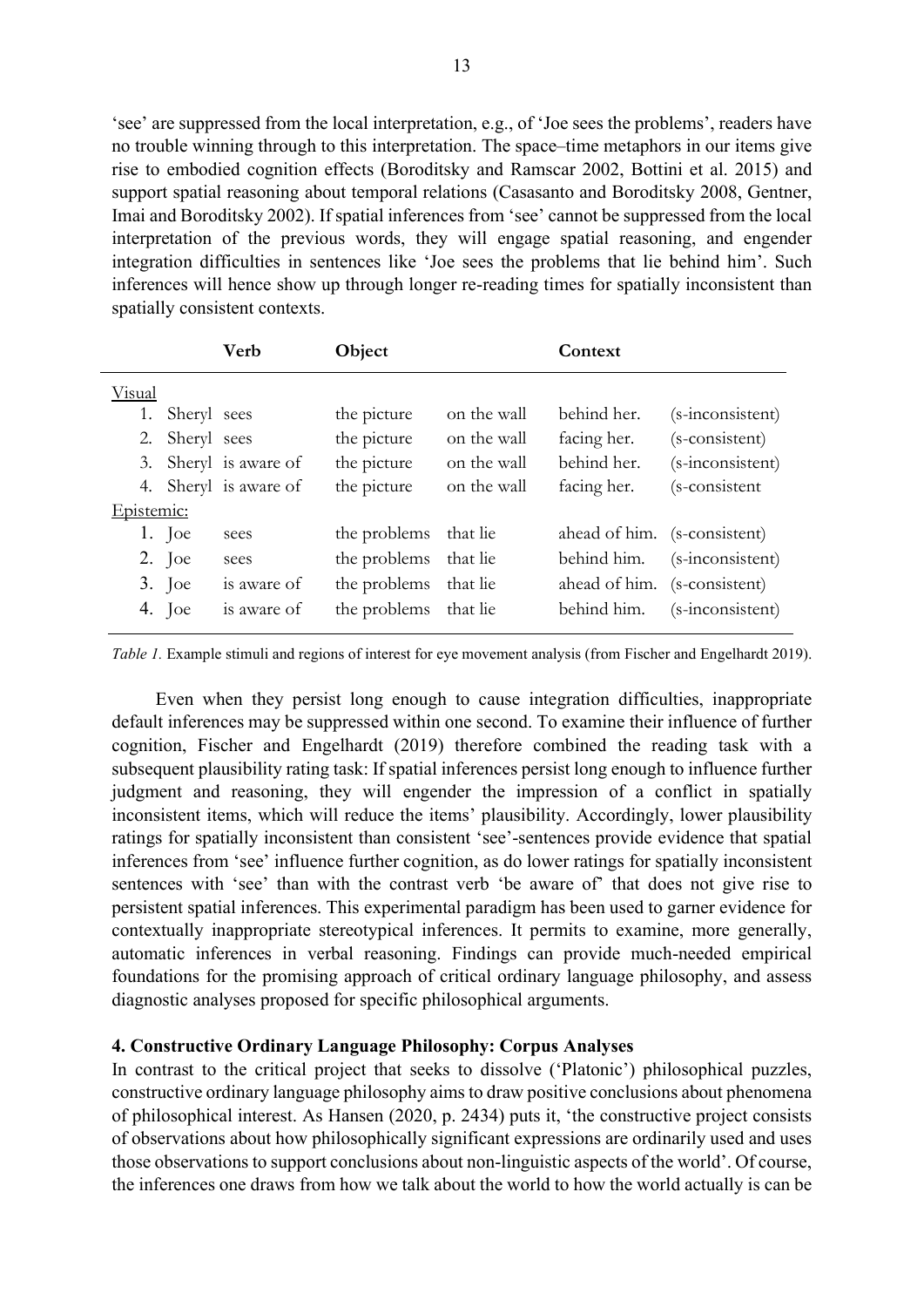stronger or weaker – and one can be more or less sceptical about such inferences. Minimally, we can see constructive ordinary language philosophy as seeking to use 'a sharpened awareness of words to sharpen our perception of, though not as the final arbiter of, the phenomena' (Austin 1957, p. 8). The hope is that such sharpened perception will result in improved understanding of the non-linguistic phenomena and, in particular, their roles in our lives. This enterprise has an empirical side: empirical methods are required to investigate how we use words, the situations in which we apply them, and the ends to which they are put.

The empirical side of constructive ordinary language philosophy corresponds with what Sytsma and Livengood (2015) term the descriptive programme of experimental philosophy. As they put it, practitioners 'aim to describe how people actually talk about philosophically interesting topics' (p. 43), hoping to detail 'the contours of our concepts' (p. 76). While Sytsma and Livengood focus on how this can be done by using the classic, case-based questionnaire methods, we now consider how constructive ordinary language philosophy can be aided by an expanded set of tools, especially tools from corpus linguistics. As an example, we look at Sytsma and Livengood's responsibility account of ordinary causal attributions. We now introduce work on causal attributions (Section 4.1) and corpus methods (Section 4.2), and suggest how findings can serve the aims of constructive ordinary language philosophy (Section 4.3).

#### 4.1 Causal Attributions and Injunctive Norms

What is causation? The recent philosophical literature has tended to treat causation as a nonlinguistic aspect of the world, and yet has focused on 'our folk-theoretical notion of "cause"' (Paul and Hall 2003, p. 2) in examining it, often calling on case judgments about the applicability of this lemma<sup>10</sup> for purposes of giving an analysis of the concept, which is in turn treated as evidence with regard to the nature of causation. Frequently, the cases employed have had a clear normative dimension. For example, Carolina Sartorio (2005) calls on several cases involving life and death decisions to set 'a constraint on the concept of cause' and thereby help 'carve up the concept' (p. 71). The first is the Assassination Case, which is taken to provide an obvious counterexample to a simple counterfactual account of causation:

Assassin shoots Victim and, as a result, Victim dies. However, Backup is waiting in reserve. Had Assassin not shot, Backup would have, and Victim would still have died (in a very similar way, at around the same time, etc.). (p. 72)

Despite calling on norm-laden cases like this, philosophers have generally assumed that the concept of causation is a purely descriptive concept, such that the normative dimension might be seen as simply adding a bit of colour to the discussion. As Helen Beebee (2004) puts it, 'no philosopher working within the tradition I'm concerned with here thinks that the truth conditions for causal claims contain a moral element' (p. 293).

Seminal work in experimental philosophy has cast grave doubt on the assumption that the moral aspects of cases can simply be ignored, however, at least insofar as we hope to analyse the folk concept of causation (see Chapter 9). Perhaps the most discussed example, the Pen Case, comes from Knobe and Fraser (2008, p. 443):

<sup>&</sup>lt;sup>10</sup> A lemma is the dictionary form of a set of words or the word they are indexed by. To illustrate, the concern here is presumably not simply with the word 'cause' but would also include 'caused', 'causes', and 'causing'.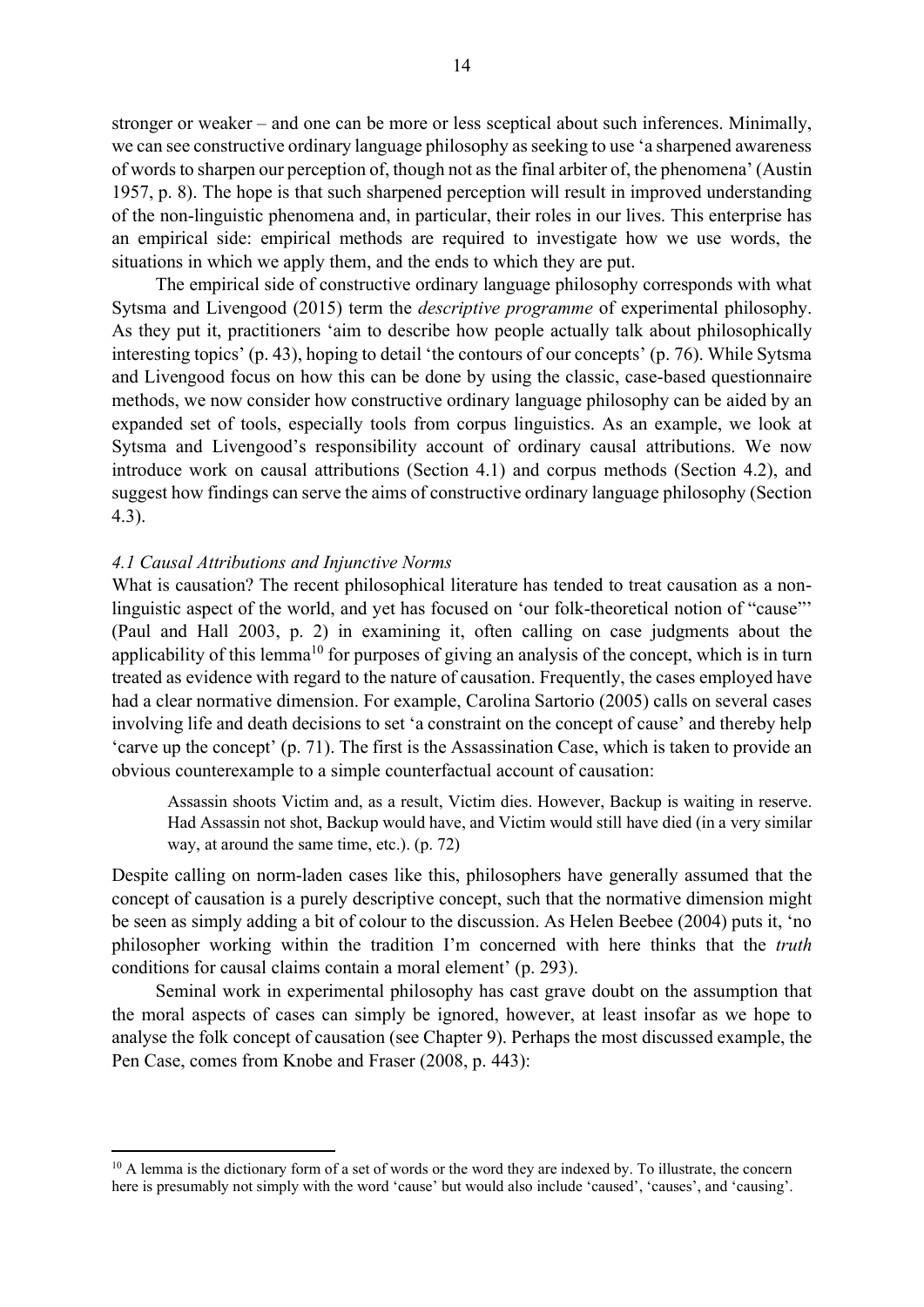The receptionist in the philosophy department keeps her desk stocked with pens. The administrative assistants are allowed to take the pens, but faculty members are supposed to buy their own.

The administrative assistants typically do take the pens. Unfortunately, so do the faculty members. The receptionist has repeatedly e-mailed them reminders that only administrative assistants are allowed to take the pens.

On Monday morning, one of the administrative assistants encounters Professor Smith walking past the receptionist's desk. Both take pens. Later that day, the receptionist needs to take an important message… but she has a problem. There are no pens left on her desk.

In this case, two agents perform the same action, jointly bringing about a bad outcome. The only difference is that one violates an injunctive norm in doing  $so - in this case doing$ something that is proscribed by established rules – while the other does not. Despite this, when participants are asked who caused the problem, ratings are very notably higher for the normviolating agent (Professor Smith) than for the norm-conforming agent (the administrative assistant). And similar findings have been found using a range of different vignettes, using both within- and between-participant designs, and employing a variety of types of questions, including using Likert-scales, binary and multiple-choice answers, rank-ordering, and fill-inthe-blank (e.g., Alicke 1992, 2000, Hitchcock and Knobe 2009, Kominsky et al. 2015, Icard et al. 2017, Kominsky and Phillips 2019, Sytsma and Livengood 2021, Sytsma forthcoming-a).

One key question that the experimental literature has focused on is how we should explain the effect of norms on causal attributions. A number of different types of accounts have been offered, although we'll focus on just two here.<sup>11</sup> Perhaps the most prominent are counterfactual accounts, such as that offered by Hitchcock and Knobe (2009), building off the work of Knobe and Fraser (2008) discussed above.<sup>12</sup> Hitchcock and Knobe's work can be categorized most cleanly as an example of explanatory experimental philosophy: they note the effect of norms on causal attributions and lay out a cognitive mechanism to explain it. Specifically, they hold that norm violations matter for causal attributions because people arrive at such judgments by considering counterfactuals, but don't do so indiscriminately; rather, they are more likely to consider counterfactuals on which a norm violation is replaced with something more normal. If the outcome doesn't occur on this counterfactual, they then treat the abnormal event as the cause. For instance, in the Pen Case, Professor Smith violates a norm in taking a pen (while the administrative assistant does not). According to Hitchcock and Knobe, this renders Professor Smith's action more salient, with people then being more likely to consider the counterfactual on which Professor Smith does not take a pen. Since the problem doesn't occur on this counterfactual, people then tend to judge that Professor Smith caused the problem. This type of view is in accord with the philosophical consensus, treating the ordinary concept of causation as purely descriptive, while explaining the impact of norms indirectly, holding that norms affect the process by which we apply the descriptive concept.

Sytsma, Livengood, and Rose (2012) offered a rather different type of explanation. Pushing against the philosophical consensus, they suggested that the ordinary concept of causation is not purely descriptive, but in part normative, such that ordinary causal attributions are akin to responsibility or accountability attributions.

<sup>&</sup>lt;sup>11</sup> See also the bias account put forward by Alicke and colleagues (e.g., Alicke 1992, 2000, Alicke, Rose, and Bloom 2011) as well as the pragmatic account put forward by Samland and Waldmann (2016).

<sup>&</sup>lt;sup>12</sup> This type of account has been developed in a large number of papers, including Halpern and Hitchcock (2015), Kominsky et al. (2015), and Icard et al. (2017), among others.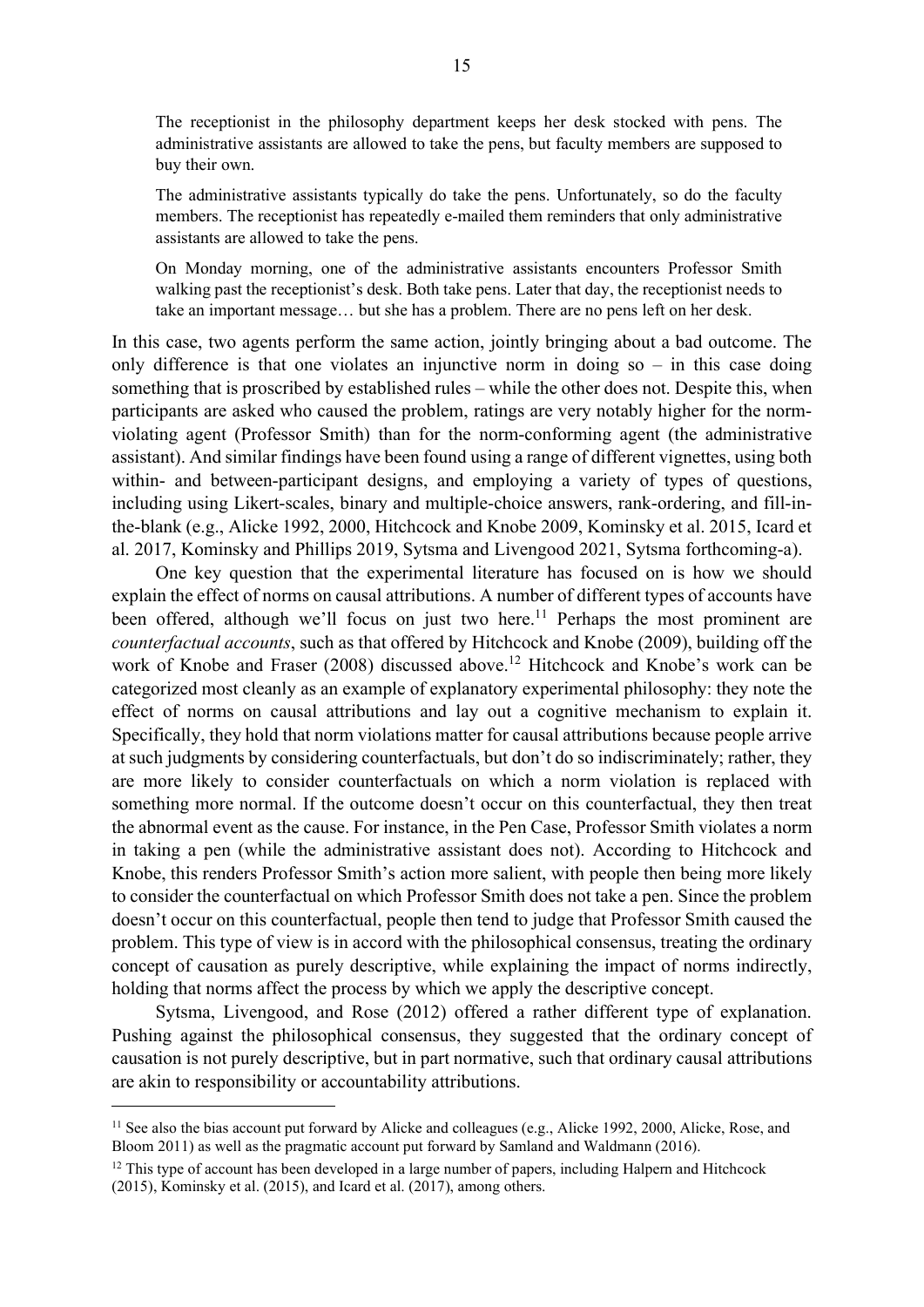Projects in experimental philosophy seldom map cleanly onto theoretical divisions between programmes, and the work of Sytsma and colleagues is no exception. Thus, the responsibility account has been pushed in ways that align with evidential experimental philosophy, stressing the divergence between ordinary causal attributions and philosophical assumptions (e.g., Livengood, Sytsma, and Rose 2017, Livengood and Sytsma 2020, Sytsma forthcoming-b). And, in line with explanatory experimental philosophy, the responsibility account is given as an explanation of effects like that shown by Knobe and Fraser (2008) for the Pen Case. Nonetheless, Sytsma and colleagues' primary claim concerns how English speakers typically use the lemma 'cause', and the main goal of their work is to help detail the contours of this usage. In other words, the evidential and explanatory ends follow from a project starting in descriptive experimental philosophy. This is perhaps most clear in the work of Sytsma and colleagues (2019), which goes beyond the case-based questionnaire methods that have most commonly been employed in experimental philosophy of causation by calling on the methods of corpus linguistics.

#### 4.2 Corpus Methods

While questionnaire methods have been the dominant approach in experimental philosophy, they are not the only methods that have been used. One set of methods that has been becoming increasingly popular in recent years are corpus methods, which have often been employed with the goal of supplementing data collected in experimental settings with information about the use of words 'in the wild' so as to provide a consilience of evidence (Bluhm 2016, Ulatowski et al. 2020).<sup>13</sup>

Corpus linguistics aims to collect and analyse pre-existing, 'real world' linguistic data (McEnery and Hardie 2015, O'Keefe and McCarthy 2022). Corpus analysis starts with corpora. These are collections of written or oral texts, typically supplemented with additional information (e.g., where the texts were drawn from, parts of speech, and so on). Corpora are often built with the aim of giving a balanced picture of the target domain, which might be rather general (e.g., contemporary American English) or quite specific (e.g., the utterances of children). Many corpora are available online, often with extensive search features that, among other things, allow users to easily compare how often different words occur and the contexts in which they are used. Perhaps the most common corpus in recent work in experimental philosophy is the Corpus of Contemporary American English  $(COCA)^{14}$  This is a contemporary, balanced corpus, comprised of some 1 billion words drawn from a range of sources (including magazines and newspapers, blogs and webpages, books and academic texts, transcripts and subtitles). And COCA is the corpus used by Sytsma and colleagues (2019).

Their main goals were to determine whether the use of causal attributions tends to be sensitive to normative information outside of experimental contexts and whether they are similar to responsibility attributions, as predicted by the responsibility account. To do this, they used the COCA in two different ways: They began by using the online search features to compare contexts for key phrases of interest, then confirmed their findings by applying computational methods to the full text of the corpus.

<sup>&</sup>lt;sup>13</sup> While the use of corpus methods in philosophy dates back to at least the 1970's (e.g., Meunier et al. 1976, McKinnon 1970), its use has grown notably in the past five years. For an extensive, if incomplete, set of references, see Sytsma (forthcoming-c, fn. 3).

<sup>14</sup> https://www.english-corpora.org/coca/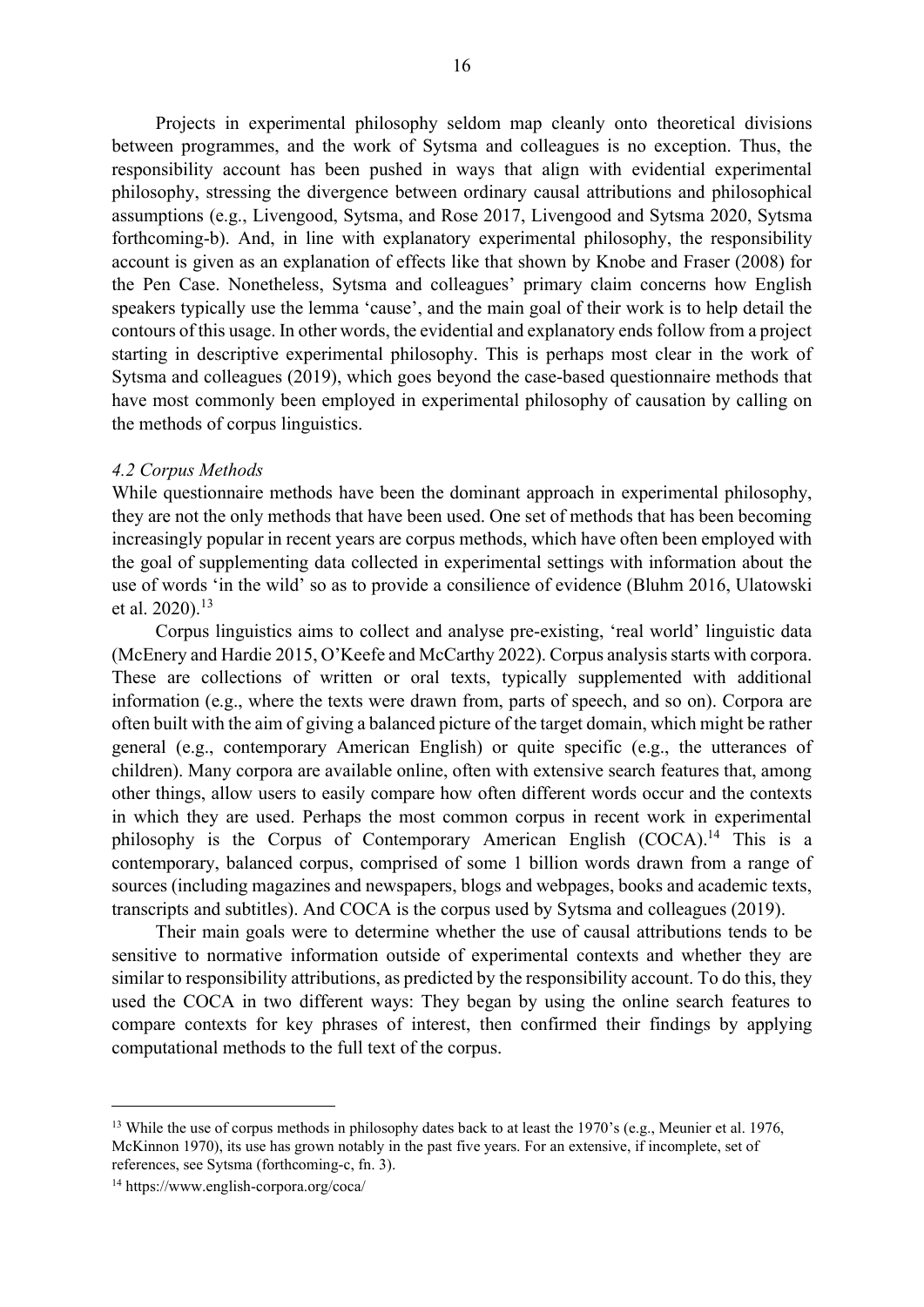As a proxy for the presence of normative information in the texts, Sytsma and colleagues looked at what events people tend to attribute causation for, noting that people are generally more focused on blame than praise (Prinz 2007). As such, they expected that if causal attributions are used in a normative way, we would expect them to be disproportionately directed toward bad outcomes. By contrast, if the ordinary concept of causation is purely descriptive, we would have no a priori reason to expect it to be used in contexts with any particular valence. To test this, Sytsma and colleagues compiled the nouns that occur most frequently after the phrases standardly used to elicit causal attributions ('caused the') and responsibility attributions ('responsible for the') in the experimental literature, as well as a range of possible synonyms, using the non-academic portions of the COCA. This resulted in a list of 260 distinct items. They then had independent coders judge the valence of each item.

As expected, Sytsma and colleagues found that 'caused the' was disproportionately used to describe items that the coders judged to be negative. To illustrate, the five most common nouns were 'death', 'accident', 'crash', 'problem', and 'explosion'. And a similar result held for responsibility attributions, but not for most of the potential synonyms tested, such as 'created the' or 'produced the', which were mainly used in a neutral fashion. Based on these results, as well as further analyses aimed at testing potential confounds, Sytsma and colleagues (2019) conclude that 'the data suggests that the notion of causation is in itself inherently normative' (p. 223).

To further test this finding, Sytsma and colleagues turned to more computational methods, constructing distributional semantic models (DSMs) from the full text of the nonacademic portions of the COCA. While the details can be daunting, the basic idea behind this approach is that 'you shall know a word by the company it keeps' (Firth 1957, p. 11).<sup>15</sup> To do this, DSMs look at the contexts in which terms occur across the corpus, typically representing each term as a geometric vector in a high-dimensional space. Closeness in the space is interpreted in terms of relatedness of meaning, and standardly measured by taking the cosine of the vectors. In their final DSM, Sytsma and colleagues used the word2vec algorithm to build a high-performing semantic space<sup>16</sup> with the key phrases from above ('caused the', 'responsible for the') treated as individual terms. As predicted, they found that these were quite close together in the semantic space, indicating that they are used in very similar ways. In fact, each of them was one of the five nearest terms to the other in the space. Further, other close terms suggested, again, that each is used in predominately negative contexts. These findings lend further strength to the more qualitative analysis, as well as prior experimental results, supporting the key contention of the responsibility account – that causal attributions are typically used in a normative fashion.

#### 4.3 From Descriptive to Constructive

The responsibility account suggests that the folk concept of causation is normative. In 'descriptive experimental philosophy' (Sytsma and Livengood 2015), such a descriptive conclusion is treated as an end in itself. But it can also form the basis for inferences about non-

<sup>&</sup>lt;sup>15</sup> For more detailed discussion of DSMs, see Baroni et al. (2014a), Erk (2012), as well as Turney and Pantel (2010). For further examples illustrating different philosophical applications, see Fischer, Engelhardt, and Herbelot (2015; 2022), Fischer and Sytsma (2021), Sytsma and Snater (forthcoming), Zahorec et al. (forthcoming).

<sup>16</sup> As measured by the MEN benchmark (Bruni et al. 2013), for which it produced a Spearman's ρ of 0.80, which is on par with the best performing models in Baroni et al. (2014b).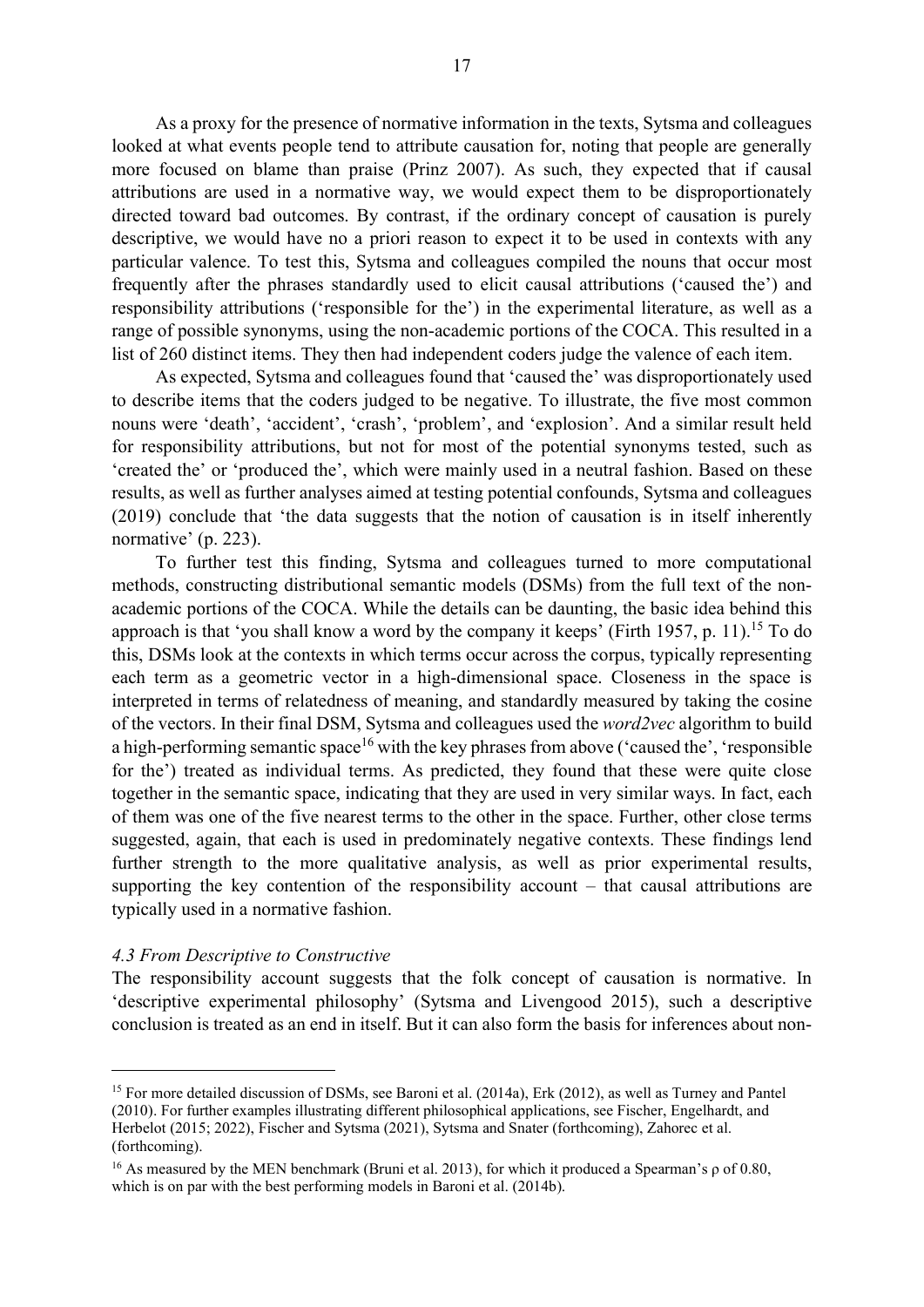linguistic phenomena. In the case at hand, the sharpened perception of the ordinary use of 'cause' plausibly suggests a shift in how philosophers should think about the phenomenon of causation, resituating it from the non-social to the social realm: Rather than see the normative aspect of our causal attributions as reflecting a mistake or a bias that threatens to distract us from the a more fundamental descriptive relation, we can recalibrate our thinking to recognize the centrality of normative concerns to our daily lives. Thus, Sytsma (2021) suggests that the responsibility account fits neatly with a general view of how humans tend to think about the world—that 'we are moralizing creatures through and through' (Knobe 2010, p. 328), tending to focus not just on how things came about, but also on how to apportion praise and blame for what has occurred. This is exactly the kind of conclusion constructive ordinary language philosophy aims for: a conclusion that is drawn from an examination of the ordinary uses of words and that helps to situate our thinking about non-linguistic phenomena.

#### 5. Conclusion: Experimental Philosophy and the Kantian Ambition

This chapter considered how experimental philosophy can help realize the Kantian ambition of placing philosophy – or notable parts of it – on the secure path of a science. Among other things, experimental philosophy uses scientific methods to investigate how people think and speak about phenomena of philosophical interest. To discern how such an investigation can help realize the Kantian ambition, we need to understand how an improved understanding of how people think and speak about phenomena can help address philosophical questions and problems about these phenomena.

We have suggested that two main strands of experimental philosophy potentially face a dilemma: the critic can contend that evidential experimental philosophy at best makes indirect contributions to philosophy, while explanatory experimental philosophy reduces to mere psychology. To identify ways in which experimental philosophy can play a more substantive role and contribute more directly to addressing characteristically philosophical problems, we turned to its most direct historical precursor, ordinary language philosophy.

Constructive ordinary language philosophy seeks to advance from claims about folk concepts to a better understanding of the non-linguistic phenomena these concepts are used to conceptualise, as well as the role these phenomena play in our lives. We have noted that descriptive experimental philosophy offers a base for this practice, aiming to detail the contours of our concepts. And we have suggested that methods from corpus linguistics can play an important role in the practice, supplementing more common questionnaire methods. By calling on a diversity of methods, we can gain insight into our language, and with it our underlying concepts, setting the stage for constructive inferences about the non-linguistic world.

Critical ordinary language philosophy assumes that many philosophical puzzles – 'Platonic puzzles', as we called them – result from fallacious reasoning about the phenomena of interest. The approach then seeks to resolve such puzzles by exposing fallacies in the relevant reasoning. We considered an experimental implementation of the approach that addresses the 'problem of perception' that is engendered by arguments from illusion and hallucination. The implementation develops and assesses explanations of pertinent fallacies, and documents the particular fallacious inferences that are hypothesised to drive the targeted puzzle-generating arguments. Diagnostic analyses that expose fallacies in the early stages of all arguments that contribute to the relevant puzzle would then 'dissolve' this puzzle (e.g., the problem of perception).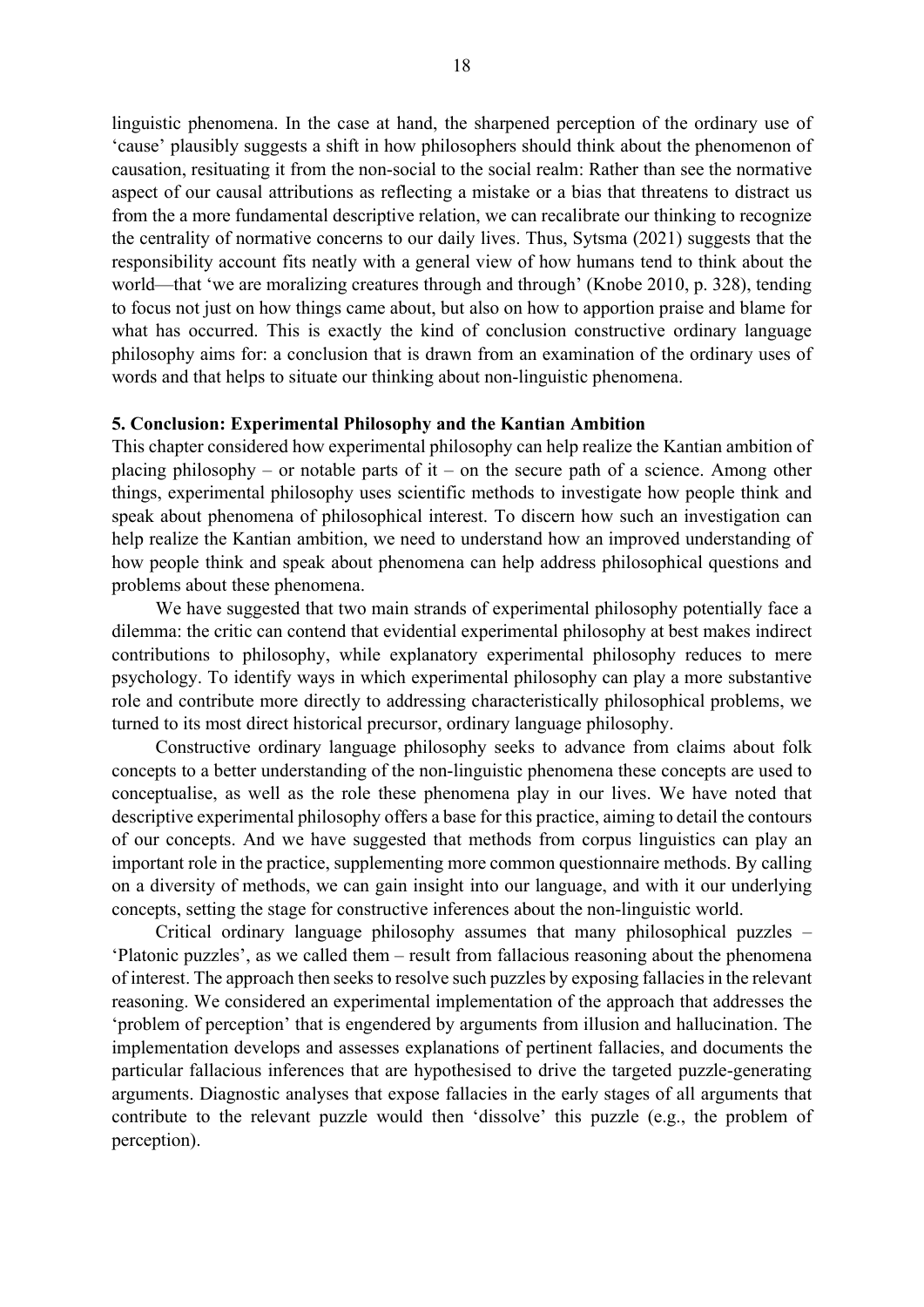A potentially complementary approach builds on findings from experimental philosophy that suggest persistent inter- or even intrapersonal conflicts between beliefs. The negative program's investigation of intuitional sensitivity prompted still ongoing debates about the extent and relevance of such sensitivity (Knobe 2021, Stich and Machery 2022). Regardless of how these debates pan out, however, this work has revealed a considerable amount of interpersonal conflict (for a review, see Knobe 2021): Both where intuitions of interest proved sensitive to the epistemically irrelevant parameters investigated and where they proved stable, considerable minorities disagreed with the majority judgments, and were typically too large to be easily explained away as performance errors. Indeed, in some cases, people across cultures appear to be almost evenly split between competing judgments (e.g., compatibilism vs. incompatibilism about free will; see Hannikainen et al. 2019). In addition, sensitivity to presentational factors may sometimes be indicative of intrapersonal conflicts: People may feel torn between opposing judgments, and even minor presentational factors, such as small differences in wording, may sway them in different directions.

Such intrapersonal conflicts may be the ultimate source of many philosophical puzzles and problems. 'Fragmentation accounts' of belief storage suggest that people's beliefs are often 'fragmented' and conflicted (Bendaña and Mandelbaum 2021, Leiser 2001): Different cognitive processes, operating under different conditions, generate conflicting beliefs, which are never systematically screened for coherence; they are stored at different locations in longterm memory, in different 'belief fragments', which are internally coherent, but may conflict with one another. As a result, different, and conflicting conceptions of the same phenomenon may be held not only by members of different communities (as findings from Berniūnas et al. 2021 suggest for free will) and different members of the same community (as findings from Latham, Miller, and Norton 2021 suggest for time), but even by the same individual (as findings from Fischer, Allen, and Engelhardt n.d. suggest for vision).

Philosophical puzzles may thus arise from direct conflicts between different belief fragments. For instance, the problem of perception may be exacerbated by arguments from illusion and hallucination, but ultimately arise from a conflict between equally pre-scientific beliefs about vision that are consistent with direct realism and indirect realism, respectively, and are frequently held by the same individuals (Fischer, Allen, and Engelhardt n.d.). In this case, debunking explanations of one of the two parties to the conflict could help 'dissolve' the puzzle. For instance, a grossly simplified implicit model of attention that is used to track others' and one's own focus of visual attention (Webb and Graziano 2015) could account for indirect realist beliefs about vision. The resulting explanation would debunk these beliefs and thus contribute to 'dissolving' the problem of perception.

Alternatively, empirical insight into how fragmented and conflicted folk belief are may have us regard conflicts between folk beliefs as unavoidable parts of the human condition. Due to their incoherence, we would then simply set aside folk beliefs in efforts to explain phenomena and would accept as unavoidable any cognitive dissonance that arises from conflicts between different belief fragments. This attitude would lead us to stop bothering about philosophical puzzles that arise from such conflicts. Either way, be it through diagnostic analyses, debunking explanations, or meta-cognitive insight into the workings and extent of belief fragmentation, empirical insights of a kind to which experimental philosophy aspires can make key contributions to overcoming longstanding puzzles and problems of a distinctively philosophical nature.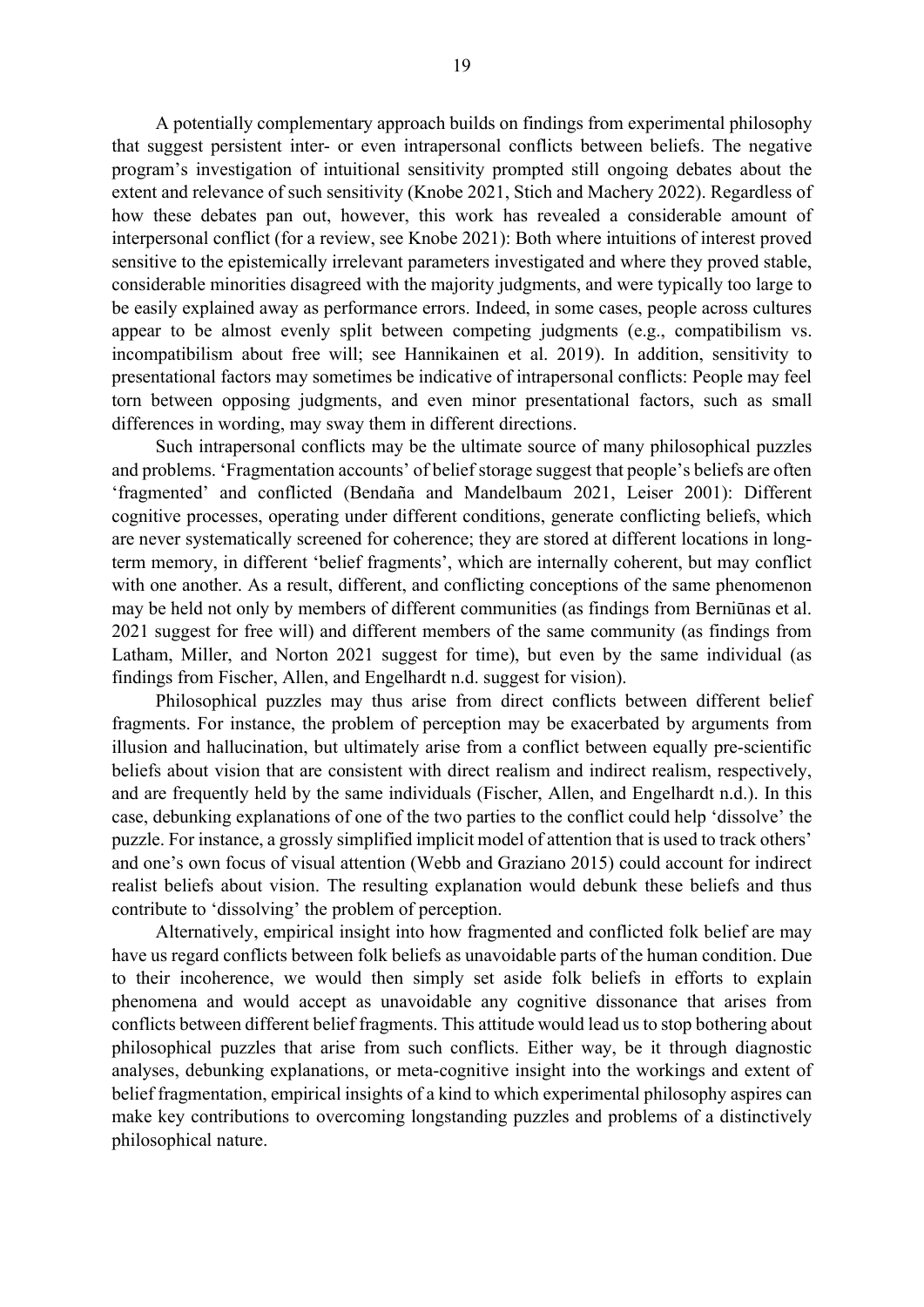# About the Authors

Eugen Fischer (DPhil Oxford) is Reader in Philosophy at the University of East Anglia. He is the author of Linguistic Creativity (2000) and Philosophical Delusion and its Therapy (2011). He has co-edited several volumes including Experimental Philosophy, Rationalism, and Naturalism (2015) and Methodological Advances in Experimental Philosophy (2019).

Justin Sytsma (PhD University of Pittsburgh) is Associate Professor in the Philosophy Programme at Victoria University of Wellington. He is co-author of The Theory and Practice of Experimental Philosophy (2015), co-editor of A Companion to Experimental Philosophy (2016), and editor of Advances in Experimental Philosophy of Mind (2014).

# **Bibliography**

- Alexander, Joshua, Chad Gonnerman, and John Waterman (2014). Salience and epistemic egocentrism: An empirical study. In J. Beebe (Ed.), Advances in Experimental Epistemology (pp. 97-118). London: Bloomsbury.
- Alicke, Mark (1992). Culpable causation, Journal of Personality and Social Psychology, 63, 368–378.
- Alicke, Mark (2000). Culpable Control and the Psychology of Blame, Psychological Bulletin, 126 (4), 556–574.
- Alicke, Mark (2008). Blaming badly. Journal of Cognition and Culture, 8, 179-186.

Alicke, Mark, David Rose, and Dori Bloom (2011). Causation, Norm Violation and Culpable Control, Journal of Philosophy, 108, 670-696.

Allen, Keith (2016). A Naïve Realist Theory of Colour. Oxford: OUP.

Arico, Adam, Brian Fiala, Robert Goldberg, and Shaun Nichols (2011). The folk psychology of consciousness. Mind and Language, 26, 327–352.

- Austin, J.L. (1946). Other minds. Proceedings of the Aristotelian Society, 20, 148-197.
- Austin, J.L. (1957). A plea for excuses. Proceedings of the Aristotelian Society, 57, 1–30.

Austin, J.L. (1962). Sense and Sensibilia. Oxford: OUP.

Ayer, A.J. (1956). The Problem of Knowledge. London: Penguin.

Bargh, John, Kay Schwader, Sarah Hailey, Rebecca Dyer, and Erica Boothby (2012). Automaticity in social-cognitive processes. Trends in Cognitive Sciences, 16, 593-605.

Baroni, Marco, Raffaella Bernardi, and Roberto Zamparelli (2014a). Frege in space, Linguistic Issues in Language Technology, 9, 241–346.

- Baroni, Marco, Georgiana Dinu, and German Kruszewski (2014b). Don't count, predict! A systematic comparison of context-counting vs. context-predicting semantic vectors, Proceedings of the 52nd Annual Meeting of the Association for Computational Linguistics, 238–247.
- Bealer, George (1996). On the possibility of philosophical knowledge. Philosophical Perspectives, 10, 1–34.
- Bealer, George (2000). A theory of the a priori. Pacific Philosophical Quarterly, 81, 1–30.
- Beebee, Helen (2004). Causing and Nothingness. In Collins, Hall, and Paul (eds.), Causation and Counterfactuals, MIT Press.
- Beisbart, Claus and Kevin Reuter (2021). What is the folk concept of life? Australasian Journal of Philosophy, https://doi.org/10.1080/00048402.2021.1995449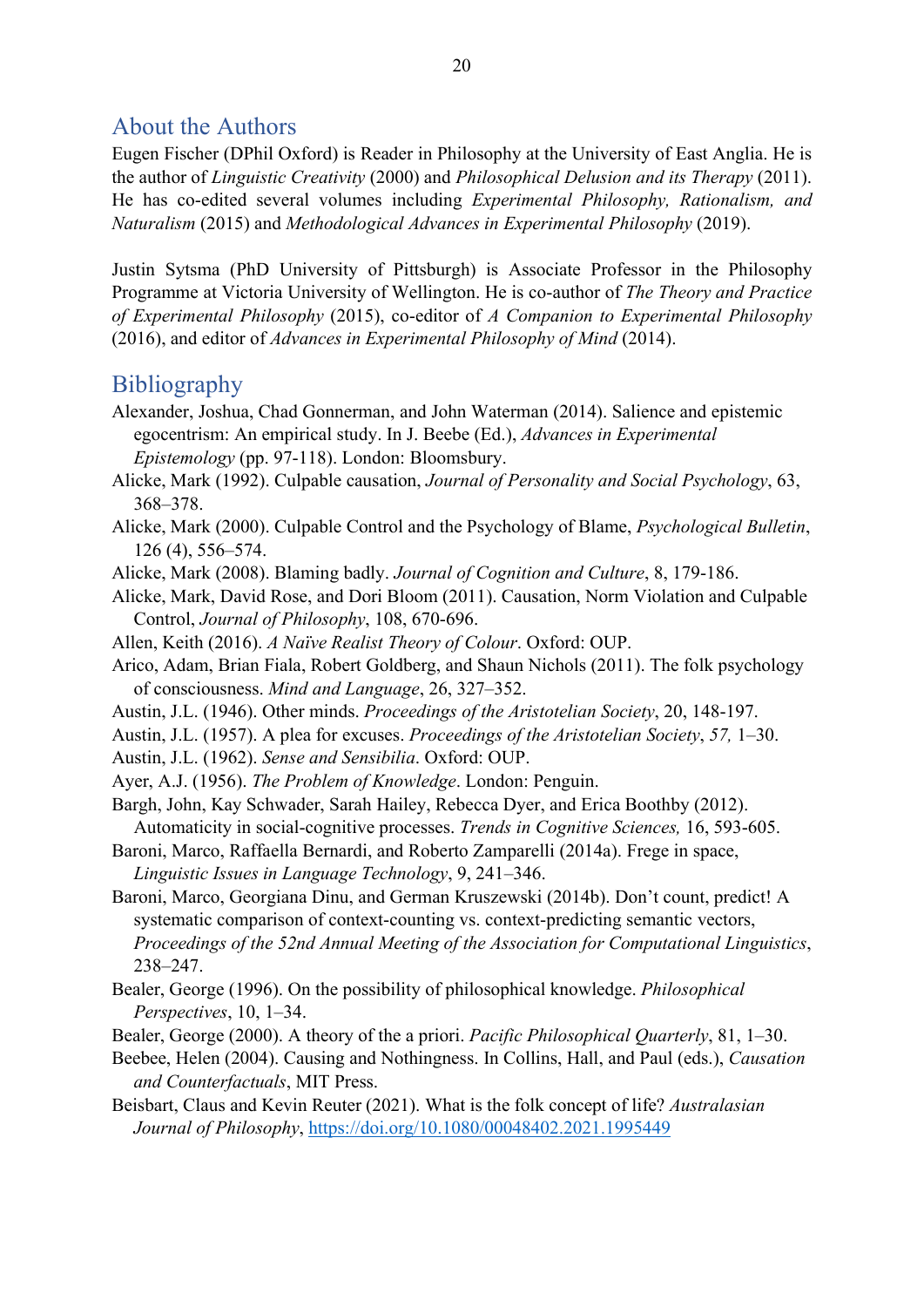- Bendaña, Joseph and Eric Mandelbaum (2021). The fragmentation of belief. In Cristina Borgoni, Dirk Kindermann, and Andrea Onofri (Eds.), The Fragmented Mind. Oxford: OUP.
- Berniūnas, Renatas, Audrius Beinorius, Vilius Dranseika, Vytis Silius, and Paulius Rimkevičius (2021). The weirdness of belief in free will. Consciousness and Cognition, 87, 103054
- Bicknell, Klinton, Jeffrey Elman, Mary Hare, Ken McRae, and Marta Kutas (2010). Effects of event knowledge in processing verbal arguments. Journal of Memory and Language, 63, 489–505.
- Bluhm, Roland (2016). Corpus Analysis in Philosophy. In Martin Hinton (Ed.), Evidence, Experiment, and Argument in Linguistics and the Philosophy of Language, Berlin: Peter Lang, pp. 91–109.
- Boroditsky, Lera and Michael Ramscar (2002). The roles of body and mind in abstract thought. Psychological Science, 13, 185-188.
- Bottini, Roberto, Davide Crepaldi, Daniel Casasanto, Virgine Crollen, and Olivier Collignon (2015). Space and time in the sighted and blind. Cognition, 141, 67-72.
- Brocher, Andreas, Jean-Pierre Koenig, Gail Mauner, and Stephani Foraker (2018). About sharing and commitment: the retrieval of biased and balanced irregular polysemes. Language, Cognition and Neuroscience, 33:4, 443-466,
- Bruni, Elia, Nam Khahn Tran, and Marco Baroni (2013). Multimodal Distributional Semantics, Journal of Artificial Intelligence Research, 49, 1–47.
- Buckwalter, Wesley (2010). Knowledge isn't closed on Saturdays. Review of Philosophy and Psychology, 1, 395–406.
- Butterfuss, Reese and Panayiota Kendeou (2018). The role of executive functions in reading comprehension. Educational Psychology Review, 30, 801–826
- Callender, Craig (2017). What Makes Time Special? Oxford: OUP.
- Casasanto, Daniel and Lera Boroditsky (2008). Time in the mind: Using space to think about time. Cognition, 106, 579-593.
- Chalmers, David (1996). The Conscious Mind. New York: OUP
- Chalmers, David and Frank Jackson (2001). Conceptual analysis and reductive explanation. Philosophical Review, 110, 315‐360.
- Clifton, Charles, Fernanda Ferreira, John Henderson, Albrecht Inhoff, Simon Liversedge, Erik Reichle, E.D., and Elizabeth Schotter (2016). Eye movements in reading and information processing: Keith Rayner's 40 year legacy, Journal of Memory and Language, 86, 1–19.
- Cohen, Jonathan and Shuan Nichols (2010). Colours, colour relationalism and the deliverances of introspection, Analysis, 70, 218-228.
- Collins, John (2015). Naturalism without metaphysics. In Eugen Fischer and John Collins (Eds.), Experimental philosophy, Rationalism, and Naturalism (pp. 85-109). London: Routledge
- Cosentino, Erica, Giosue Baggio, Jarmo Kontinen, and Markus Werning (2017). The timecourse of sentence meaning composition. N400 effects of the interaction between contextinduced and lexically stored affordances, Frontiers in Psychology, 8 (818). https://doi.org/10.3389/fpsyg.2017.00813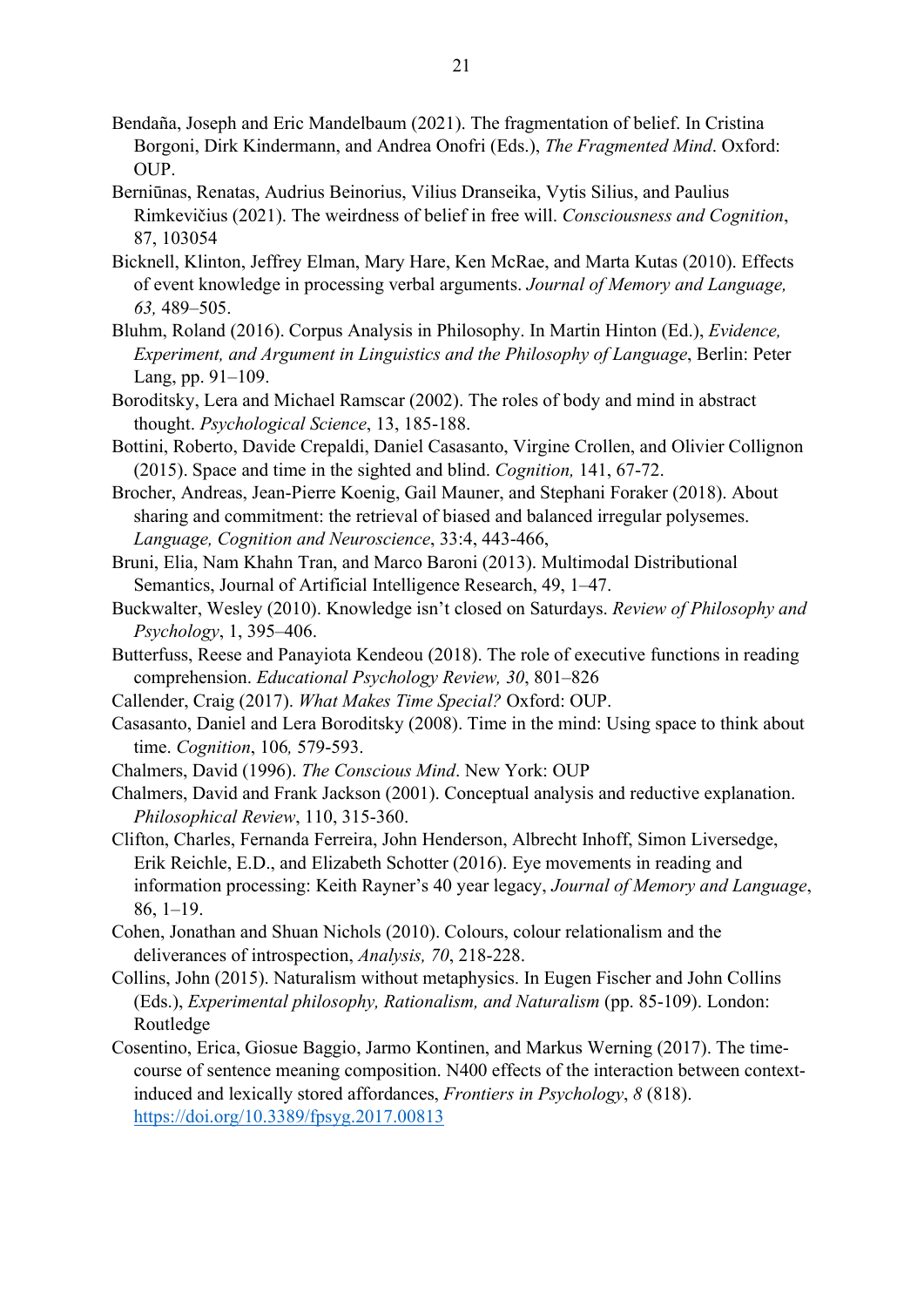- Cova, Florian (2016). The folk concept of intentional action: Empirical approaches. In Justin Sytsma and Wesley Buckwalter (Eds.), A Companion to Experimental Philosophy (pp. 121–141). Malden: Wiley Blackwell.
- Crane, Tim and Craig French (2021). The problem of perception. In Edward Zalta (Ed.), The Stanford Encyclopedia of Philosophy.

https://plato.stanford.edu/archives/fall2021/entries/perception-problem

- Daly, Christopher (2010). An Introduction to Philosophical Methods. Broadview
- De Caro, Mario and David Macarthur (ed.) 2008. Naturalism in Question. Cambridge: HUP.
- DeRose, Keith (1992). Contextualism and knowledge attributions. Philosophy and Phenomenological Research, 52, 913–29.
- Erk, Katrin (2012). Vector space models of word meaning and phrase meaning: A survey, Language and Linguistics Compass, 6 (10), 635–653.
- Engelhardt, Paul and Fernanda Ferreira (2016). Reaching sentence and reference meaning. In Pia Knoeferle, Pirita Pyykkonen-Klauck, and Matthew Crocker (Eds.), Visually Situated Language Comprehension (pp. 127-150). John Benjamins
- Faust, Mark and Morton Gernsbacher (1996). Cerebral mechanisms for suppression of inappropriate information during sentence comprehension, Brain and Language, 53, 234- 259.
- Ferreira, Fernanda and Matthew Lowder (2016). Prediction, information structure, and goodenough language processing, Psychology of Learning and Motivation, 65, 217–247.
- Firth, J. R. (1957), A synopsis of linguistic theory 1930–55. In Studies in Linguistic Analysis, Oxford: Blackwell, pp. 1–32.
- Fischer, Eugen (2011). Philosophical Delusion and its Therapy. New York: Routledge.
- Fischer, Eugen (2019). Linguistic Legislation and Psycholinguistic Experiments: Redeveloping Waismann's Approach. In D. Makovec and S. Shapiro (Eds.), Friedrich Waismann. Palgrave Macmillan
- Fischer, Eugen (2020). Conceptual control. On the feasibility of conceptual engineering, Inquiry, 1-29. http://dx.doi.org/10.1080/0020174X.2020.1773309
- Fischer, Eugen, Keith Allen, and Paul Engelhardt. Fragmented and conflicted: Folk beliefs about vision. Unpublished ms. University of East Anglia.
- Fischer, Eugen and John Collins (2015). Rationalism and naturalism in the age of experimental philosophy. In their (Eds.), Experimental philosophy, Rationalism, and Naturalism (pp.1-33). London: Routledge
- Fischer, Eugen and Mark Curtis (Eds.) (2019). Methodological Advances in Experimental Philosophy. London: Bloomsbury.
- Fischer, Eugen and Paul Engelhardt (2017). Stereotypical inferences: Philosophical relevance and psycholinguistic toolkit, Ratio, 30, 411–442.
- Fischer, Eugen and Paul Engelhardt (2019). Eyes as windows to minds: Psycholinguistics for experimental philosophy. In Eugen Fischer and Mark Curtis (eds.), Methodological Advances in Experimental Philosophy (pp.43-100). Bloomsbury.
- Fischer, Eugen and Paul Engelhardt (2020). Lingering stereotypes: Salience bias in philosophical argument, Mind and Language, 35, 415-439.
- Fischer, Eugen, Paul Engelhardt, and Aurelie Herbelot (2015). Intuitions and Illusions: From Experiment and Explanation to Assessment. In Eugen Fischer and John Collins (Eds.), Experimental Philosophy, Rationalism and Naturalism (pp.259-292). London: Routledge.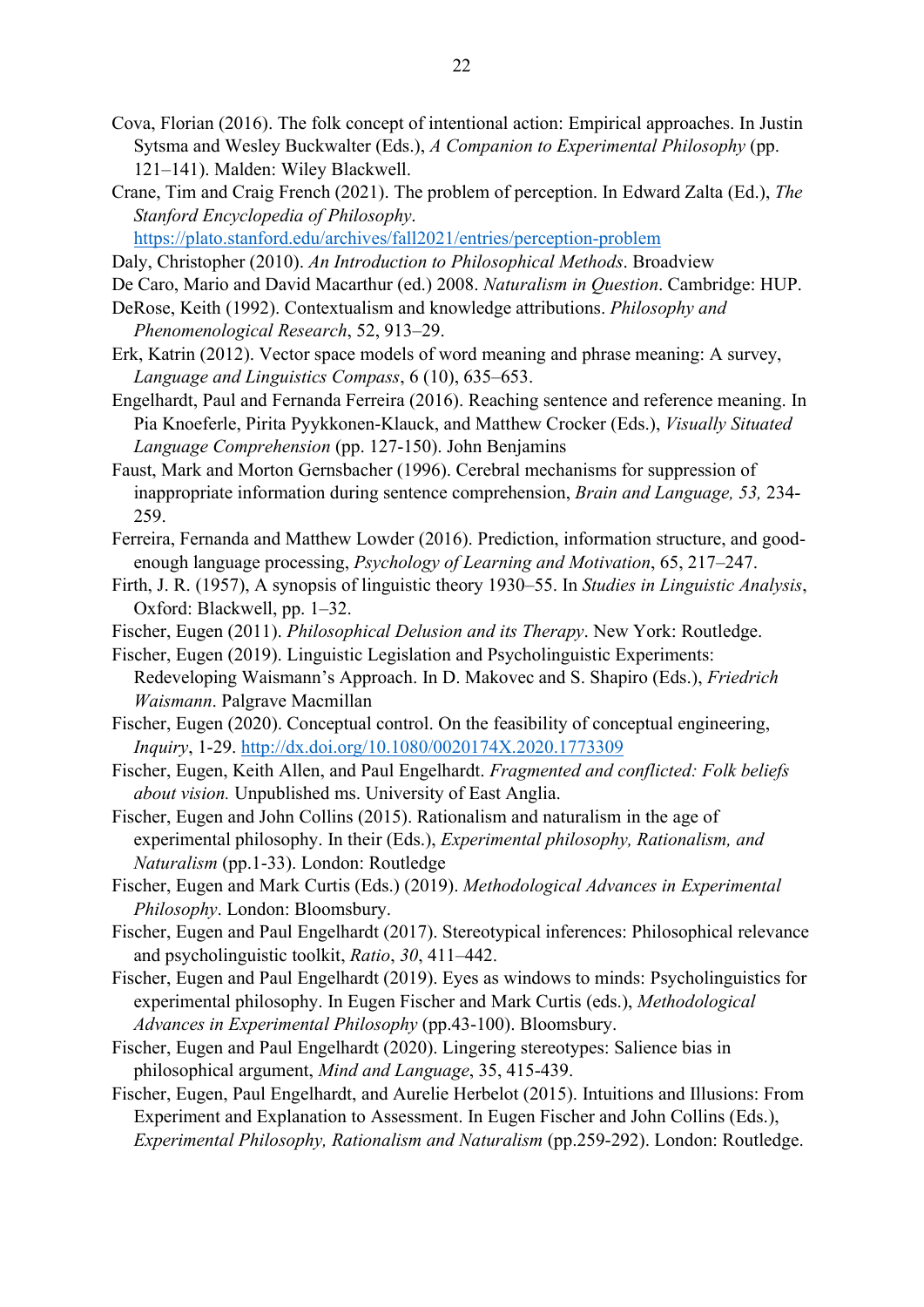- Fischer, Eugen, Paul Engelhardt, and Aurelie Herbelot (2022). Philosophers' linguistic expertise: a psycholinguistic approach to the expertise objection against experimental philosophy, Synthese, 200, 1–33. https://doi.org/10.1007/s11229-022-03487-3
- Fischer, Eugen, Paul Engelhardt, Joachim Horvath, J., and Hiroshi Ohtani (2021). Experimental ordinary language philosophy: A cross-linguistic study of defeasible default inferences, Synthese, 198, 1029–1070.
- Fischer, Eugen, Paul Engelhardt, and Justin Sytsma (2021). Inappropriate stereotypical inferences? An adversarial collaboration in experimental ordinary language philosophy, Synthese, 198, 10127–10168.
- Fischer, Eugen and Justin Sytsma (2021). Zombie intuitions, Cognition, 215, e104807.
- Foot, Philippa (1967). The problem of abortion and the doctrine of double effect. Oxford Review, 5, 5–15.
- Gawronski, Bertram and Fritz Strack (Eds.) (2012). Cognitive Consistency: A Fundamental Principle in Social Cognition. New York: Guilford Press.
- Gentner, Dedre, Mutsumi Imai, and Lera Boroditsky (2002). As time goes by: Evidence for two systems in processing space time metaphors, Language and Cognitive Processes, 17, 537-565.
- Gerken, Mikkel, Chad Gonnerman, Joshua Alexander, and John Waterman (2020). Salient Alternatives in Perspective, Australasian Journal of Philosophy, 98, 792–810.
- Giora, Rachel (2003). On Our Mind. Salience, Context, and Figurative Language. Oxford: OUP.
- Goldman, Alvin (2007). Philosophical Intuitions: Their target, their source, and their epistemic status, Grazer Philosophische Studien, 74, 1–26.
- Halpern, Joseph and Christopher Hitchcock (2015). Graded Causation and Defaults, British Journal for the Philosophy of Science, 66, 413–457.
- Hannikainen, Ivar, Edouard Machery, David Rose, Stephen Stich, et al. (2019). For whom does determinism undermine moral responsibility? Surveying the conditions for free will across cultures, Frontiers in Psychology 10, 2428.
- Hansen, Nat (2020). 'Nobody would really talk that way!': the critical project in contemporary ordinary language philosophy, Synthese, 197, 2433-2464.
- Hansen, Nat and Emmanuel Chemla (2015). Linguistic experiments and ordinary language philosophy, Ratio, 28, 422–445.
- Hansen, Nat and Emmanuel Chemla (2017). Color adjectives, standards, and thresholds: an experimental investigation, Linguistics and Philosophy, 40, 239–278.
- Haug, Matthew (ed.) 2014. Philosophical Methodology: The Armchair or the Laboratory? London: Routledge
- Henderson, Leah, (2020). The problem of induction. In Edward Zalta (Ed.), The Stanford Encyclopedia of Philosophy. https://plato.stanford.edu/archives/spr2020/entries/inductionproblem
- Hitchcock, Christopher and Joshua Knobe (2009). Cause and Norm, The Journal of Philosophy, 106, 587–612.
- Horvath, Joachim and Alex Wiegmann (2016). Intuitive expertise and intuitions about knowledge. Philosophical Studies, 10, 2701–2726.
- Horvath, Joachim and Alex Wiegmann (2021). Intuitive expertise in moral judgements. Australasian Journal of Philosophy. 10.1080/00048402.2021.1890162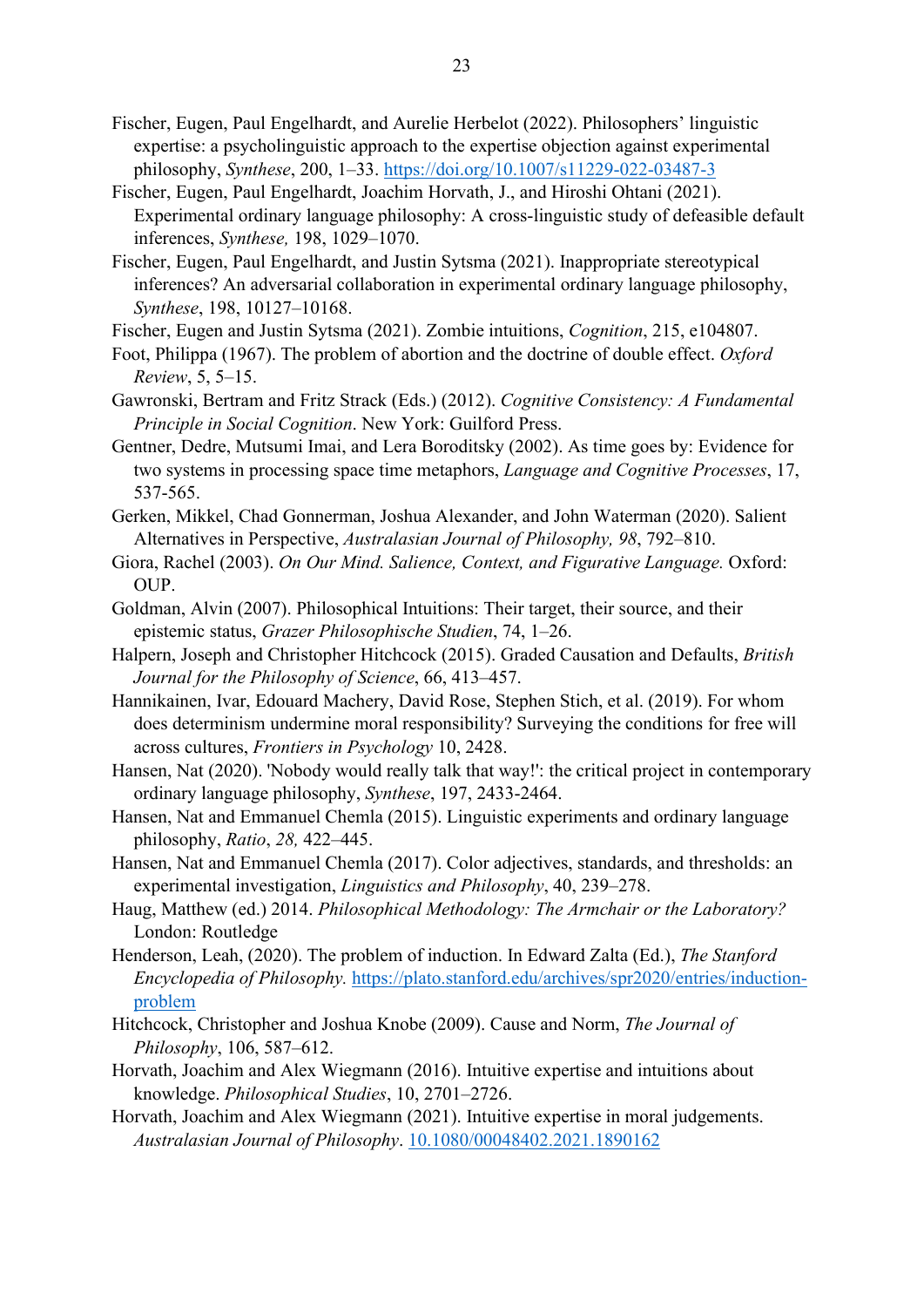- Icard, Thomas, Jonathan Kominsky, and Joshua Knobe (2017). Normality and Actual Causal Strength, Cognition, 161, 80–93.
- Jackson, Frank (1998). From Metaphysics to Ethics: A Defense of Conceptual Analysis. New York: OUP
- Johnston, Mark (1992). How to speak of the colors, Philosophical Studies, 68, 221–263.
- Kant, Immanuel (1787/2003). Critique of Pure Reason, 2nd ed., trans. N. Kemp Smith. Basingstoke: Palgrave.
- Kintsch, Walter (1988). The role of knowledge in discourse comprehension: A constructionintegration model. Psychological Review, 95, 163–182.
- Knobe, Joshua (2003). Intentional action in folk psychology: An experimental investigation. Philosophical Psychology, 16(2), 309–324.
- Knobe, Joshua (2010). Person as Scientist, Person as Moralist, Behavioral and Brain Sciences, 33, 315–365.
- Knobe, Joshua (2016). Experimental philosophy is cognitive science. In Justin Sytsma and Wesley Buckwalter (Eds.), A Companion to Experimental Philosophy (pp. 37–52). Wiley.
- Knobe, Joshua (2021). Philosophical intuitions are surprisingly robust across demographic differences. Filozofia Nauki, 29 (2), 11–76.
- Knobe, Joshua and Ben Fraser (2008). Causal judgments and moral judgment: Two experiments. In Walter Sinnott-Armstrong (ed.), Moral Psychology, Volume 2: The Cognitive Science of Morality, pp. 441–447, Cambridge: MIT Press.
- Kominsky, Jonathan and Jonathan Phillips (2019). Immoral Professors and Malfunctioning Tools: Counterfactual Relevance Accounts Explain the Effect of Norm Violations on Causal Selection, Cognitive Science, 43 (11), e12792.
- Kominsky, Jonathan, Jonathan Phillips, Tobias Gerstenberg, David Lagnado, and Joshua Knobe (2015). Causal superseding, Cognition, 137: 196–209.
- Kruglanski, Arie, Katarzyna Jasko, Maxim Milyavsky, Marina Chernikova, David Webber, Antonio Pierro, and Daniela di Santo (2018). Cognitive consistency theory in social psychology: A paradigm reconsidered, Psychological Inquiry, 29(2), 45–59.
- Kutas, Marta and Kara Federmeier (2011). Thirty years and counting: Finding meaning in the N400 component of the event-related brain potential (ERP), Annual Review of Psychology, 62, 621–647.
- Laeng, Bruno, Sylvain Sirois, and Gustaf Gredebäck (2012). Pupillometry: A window to the preconscious? Perspectives on Psychological Science, 7, 18–27.
- Latham, Andrew, Kristie Miller, and James Norton (2021). Is our naïve theory of time dynamical? Synthese, 198, 4251–4271.
- Leiser, David (2001). Scattered naïve theories: Why the human mind is isomorphic to internet web, New Ideas in Psychology, 19, 175–202.
- Levin, Janet (2005). The evidential status of philosophical intuition. Philosophical Studies, 121, 193–224.
- Levinson, Stephen (2000). Presumptive meanings. The theory of generalized conversational implicature. MIT Press.
- Lewis, David (1972). Psychophysical and theoretical identifications, Australasian Journal of Philosophy, 50, 249–258.
- Liu, Michelle (2020). The intuitive invalidity of the pain-in-mouth argument, Analysis, 80 (3), 463–474.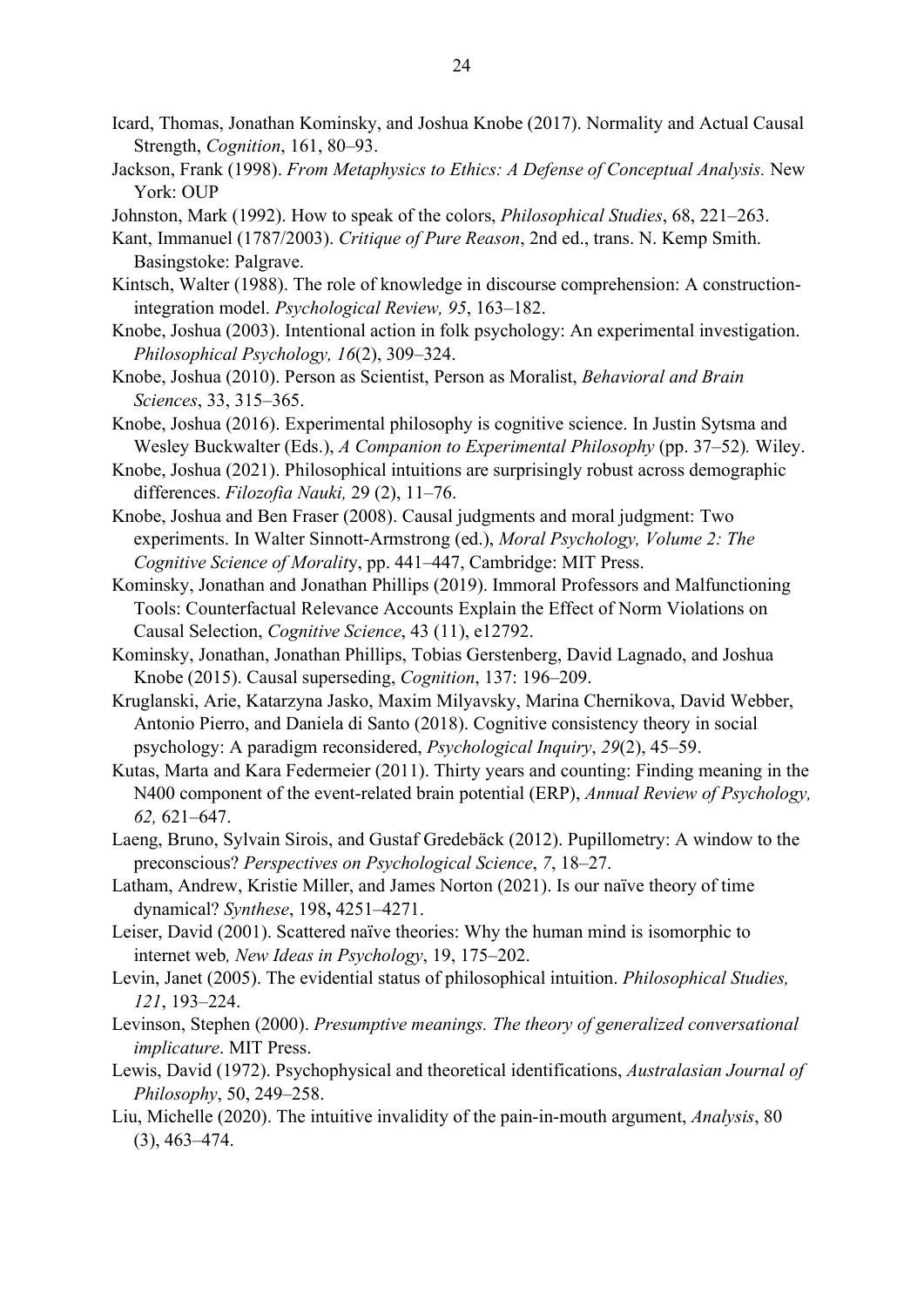- Livengood, Jonathan and Justin Sytsma (2020). Actual Causation and Compositionality, Philosophy of Science, 87 (1), 43–69.
- Livengood, Jonathan, Justin Sytsma, and David Rose (2017). Following the FAD: Folk Attributions and Theories of Actual Causation, Review of Philosophy and Psychology, 8 (2), 274–294.
- Ludwig, Kurt (2007). The epistemology of thought experiments: first person versus third person approaches, Midwest Studies on Philosophy, 31, 128–159.
- Machery, Edouard (2017). Philosophy within its Proper Bounds. Oxford: OUP.
- Machery, Edouard (2021). A new challenge to conceptual engineering, *Inquiry*, 1–24. https://doi.org/10.1080/0020174X.2021.1967190
- Macpherson, Fiona (2013). The philosophy and psychology of hallucination. In Fiona Macpherson and Dimitris Platchias (Eds.), Hallucination: Philosophy and psychology (pp. 1-38). MIT Press.
- Mallon, Ron (2016). Experimental philosophy. In Herman Cappelen, Tamar Szabo Gendler, and John Hawthorne (Eds.), Oxford Handbook of Philosophical Methodology (pp. 410- 433). Oxford: OUP.
- Matsuki, Kazunaga, Tracy Chow, Mary Hare, Jeffrey Elman, Christoph Scheepers, and Ken McRae (2011). Event-based plausibility immediately influences on-line language comprehension, Journal of Experimental Psychology: Learning, Memory and Cognition, 37, 913–934.
- McEnery, Tony and Andrew Hardie (2015). Corpus Linguistics: Method, Theory and Practice. Cambridge: Cambridge University Press.
- McKinnon, Alastair (1970). The Kierkegaard Indices, Leiden: Brill.
- McRae, Ken, Mary Hare, Jeffrey Elman, and Todd Ferretti (2005). A basis for generating expectancies for verbs from nouns, Memory and Cognition, 33, 1174-1184.
- Metusalem, Ross, Marta Kutas, Thomas Urbach, Mary Hare, Ken McRae, and Jeffrey Elman (2012). Generalized event knowledge activation during online sentence comprehension, Journal of Memory and Language, 66, 545–567.
- Meunier, Jean-Guy, Stanislas Rolland, and Francois Daoust (1976). A system for text and content analysis, Computers and the Humanities, 10 (5), 281–86.
- Murphy, Taylor (2014). Experimental philosophy 1935-1965. In J. Knobe, T. Lombrozo, and S. Nichols (eds.), Oxford Studies in Experimental Philosophy: Vol. 1 (pp. 325-368). Oxford: OUP.
- Nadelhoffer, Thomas (2006). Bad acts, blameworthy agents, and intentional actions: Some Problems for juror impartiality, Philosophical Explorations, 9, 203‐219.
- Nadelhoffer, Thomas, David Rose, Wesley Buckwalter, and Shaun Nichols (2020). Natural compatibilism, indeterminism, and intrusive metaphysics, Cognitive Science, 44(8), e12873.
- Naess, Arne (1956). Logical equivalence, intentional isomorphism and synonymity as studied by questionnaires, Synthese, 10, 471–479.
- Naess, Arne (1961). A study of 'or', Synthese, 13, 49–60.
- Nahmias, Eddy, Stephen Morris, Thomas Nadelhoffer, and Jason Turner (2004). The phenomenology of free will, Journal of Consciousness Studies 11 (7-8), 162–179.
- Nahmias, Eddy, Stephen Morris, Thomas Nadelhoffer, and Jason Turner (2005). Surveying freedom: Folk intuitions about free will and moral responsibility, Philosophical Psychology, 18 (5), 561–584.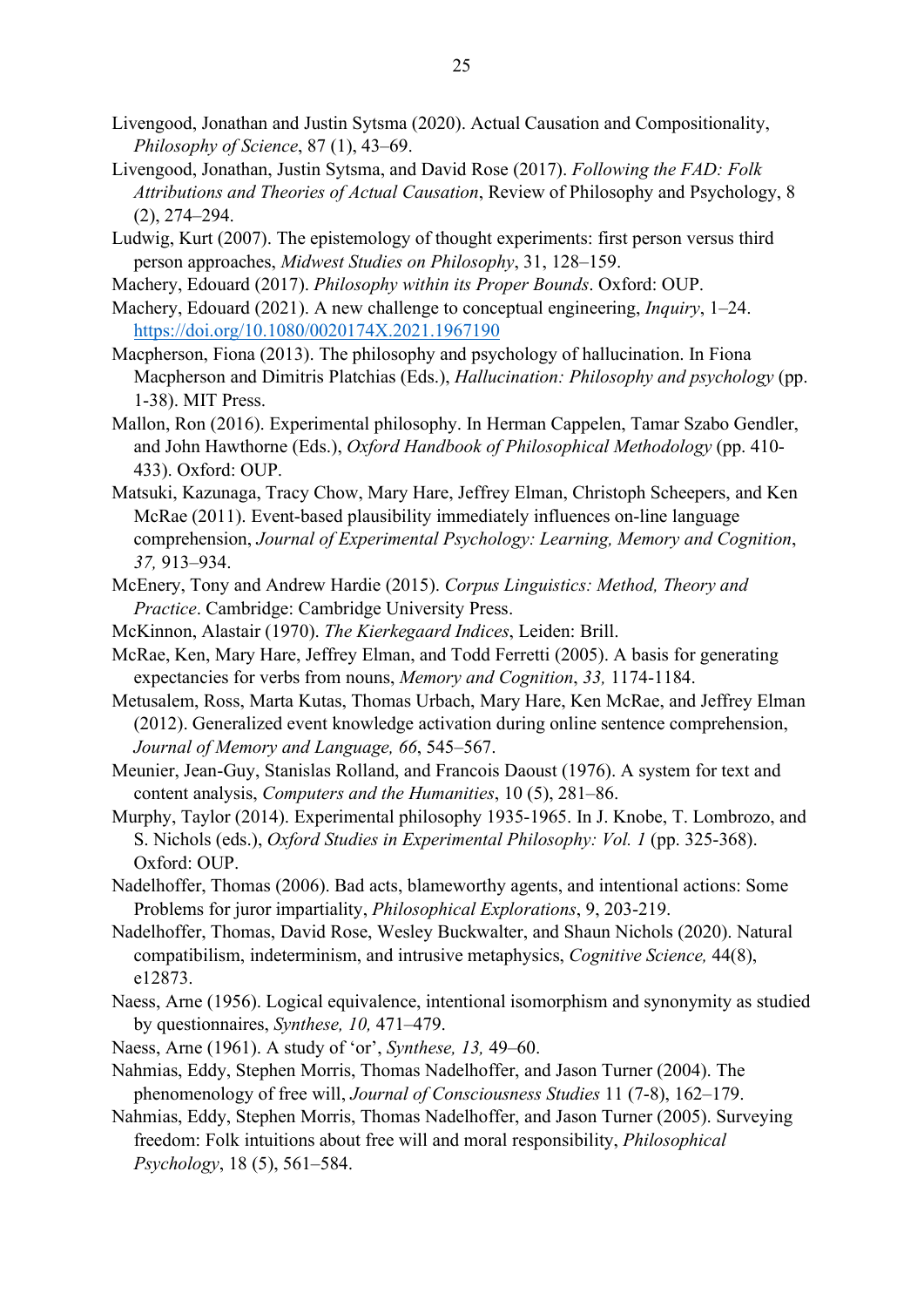- Nahmias, Eddy, Stephen Morris, Thomas Nadelhoffer, and Jason Turner (2006). Is incompatibilism intuitive? Philosophy and Phenomenological Research, 73, 28–53.
- Newman, George, Paul Bloom, and Joshua Knobe (2014). Value judgments and the true self, Personality and Social Psychology Bulletin, 40, 203–216.
- Nichols, Shaun and Joshua Knobe (2007). Moral responsibility and determinism: the cognitive science of folk intuitions. Noûs, 41, 663–685.
- O'Connor, Timothy and Christopher Franklin (2021). Free will. In Edward Zalta (Ed.), Stanford Encylopedia of Philosophy, Spring 2021. https://plato.stanford.edu/archives/spr2021/entries/freewill/
- O'Keefe, Anne and Michael McCarthy (2022). The Routledge Handbook of Corpus Linguistics, 2nd Edition. London, New York: Routledge
- Oden, Gregg and James Spira (1983). Influence of context on the activation and selection of ambiguous word senses, Quarterly Journal of Experimental Psychology, 35A, 51–64.
- Paul, L.A. and Ned Hall (2003). Causation: A User's Guide. Oxford: Oxford University Press.
- Plato (n.d./2004). Theaetetus. Transl. J. Sachs. Newburyport: Focus
- Plunkett, David and Herman Cappelen (2020). A guided tour of conceptual engineering and conceptual ethics. In Harman Cappelen, David Plunkett, and Alexis Burgess (Eds.), Conceptual Engineering and Conceptual Ethics. Oxford: OUP.
- Powell, Derek, Zachary Horne, and N. Ángel Pinillos (2014). Semantic integration as a method for investigating concepts. In James Beebe (Ed.), Advances in Experimental Epistemology. London: Bloomsbury
- Price, Huw (2011). The flow of time. In Craig Callender (Ed.), The Oxford Handbook of Philosophy of Time (pp.276–311). Oxford: OUP.
- Prinz, Jesse (2007), The Emotional Construction of Morals. Oxford: OUP.
- Prinz, Jesse (2008). Empirical Philosophy and Experimental Philosophy. In Joshua Knobe and Shaun Nichols (eds.), Experimental Philosophy, pp. 189-208, Oxford: OUP.
- Rawls, John (1971). A Theory of Justice. Cambridge, MA: Harvard University Press
- Rayner, Keith, Tessa Warren, Barbara Juhasz, and Simon Liversedge (2004). The effect of plausibility on eye movements in reading, Journal of Experimental Psychology: Learning, Memory, and Cognition, 30, 1290-1301.
- Reuter, Kevin and Justin Sytsma (2020). Unfelt Pain, Synthese, 197, 1777–1801.
- Robb, David and John Heil (2021). Mental causation. In Edward Zalta (Ed.), The Stanford Encyclopedia of Philosophy, https://plato.stanford.edu/archives/spr2021/entries/mentalcausation
- Roberts, Pendaran, Keith Allen, and Kelly Ann Schmidtke (2018). Folk intuitions about the causal theory of perception, Ergo, 3. https://doi.org/10.3998/ergo.12405314.0003.028
- Roberts, Pendaran, Keith Allen, and Kelly Ann Schmidtke (2021). Reflective intuitions about the causal theory of perception across sensory modalities, Review of Philosophy and Psychology, 12, 257–277.
- Roberts, Pendaran and Kelly Ann Schmidtke (2019). Folk core beliefs about color, Review of Philosophy and Psychology, 10, 849-869.
- Robinson, Howard (1994). Perception. London: Routledge
- Ryle, Gilbert (1954). Dilemmas. Cambridge: CUP.
- Salomons, Tim, Richard Harrison, Nat Hansen, James Stazicker, Astrid Sorensen, Paula Thomas, and Emma Borg (2021). Is pain 'all in your mind'? Examining the general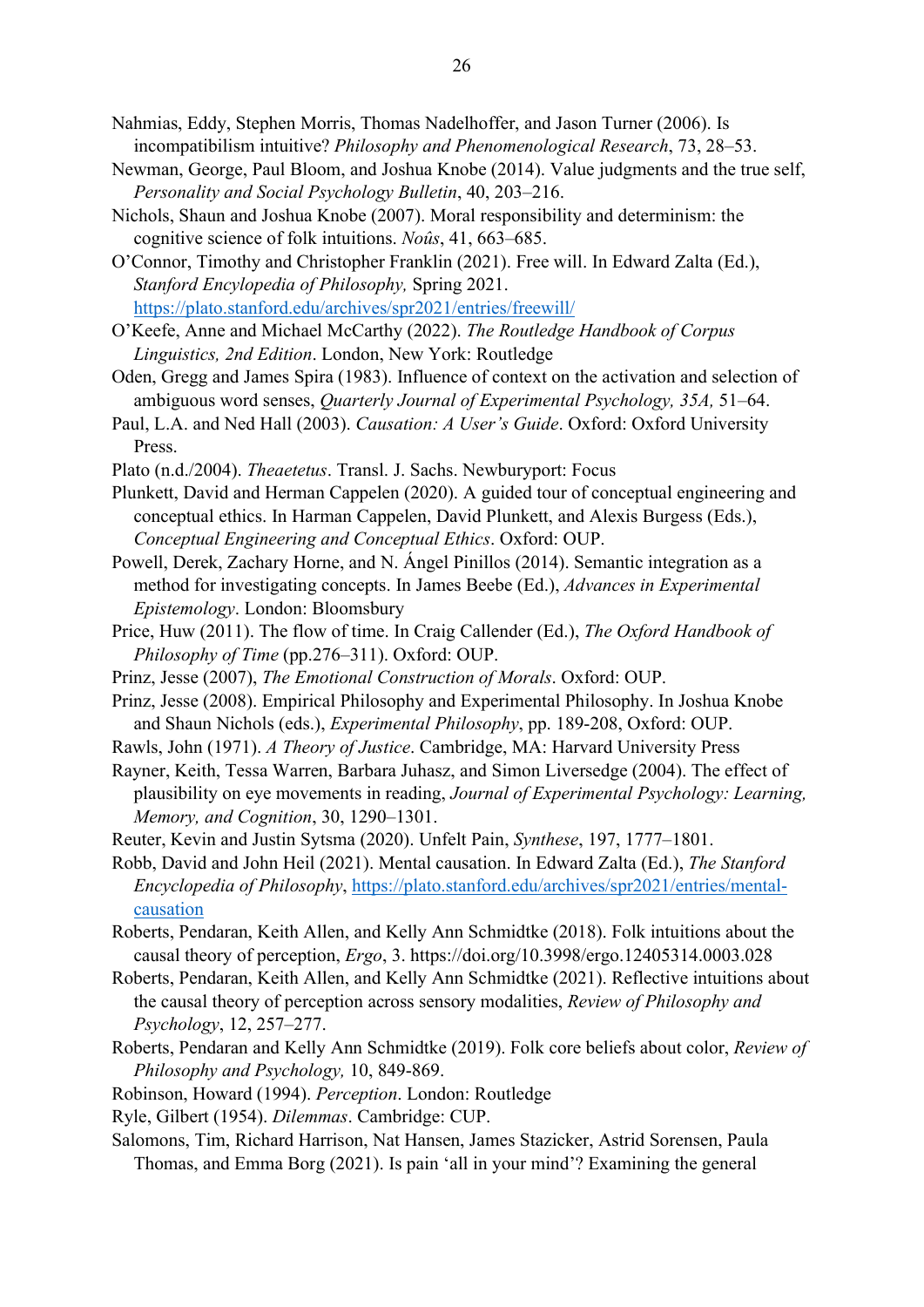public's views of pain, Review of Philosophy and Psychology, https://doi.org/10.1007/s13164-021-00553-6

- Samland, Jana and Michael R. Waldmann (2016). How prescriptive norms influence causal inferences, Cognition, 156, 164–176.
- Sartorio, Carolina (2005). Causes as Difference-Makers, Philosophical Studies, 123, 71-96.
- Schaffer, Jonathan and Joshua Knobe (2012). Contrastive knowledge surveyed. Noûs, 675– 708.
- Schroeder, Severin (2006). Wittgenstein: The Way out of the Fly Bottle. Polity
- Schwenkler, John and Assaf Weksler (2019). Are perspectival shapes seen or imagined? An experimental approach Phenomenology and the Cognitive Sciences, 18, 855–877.
- Smith, A.D. (2002). The Problem of Perception. Cambridge, Mass: Harvard UP
- Sripada, Chandra (2010). The Deep Self Model and asymmetries in folk judgments about intentional action, Philosophical Studies, 151, 159–176.
- Sripada, Chandra (2012). What makes a manipulated agent unfree? Philosophy and Phenomenological Research, 85, 563‐593.
- Starmans, Christina and Ori Friedman (2020), Expert or esoteric? Philosophers attribute knowledge differently than all other academics, Cognitive Science, 44: e12850.
- Stich, Stephen and Edouard Machery (2022). Demographic Differences in Philosophical Intuition: a Reply to Joshua Knobe, Review of Philosophy and Psychology, 1–34. https://doi.org/10.1007/s13164-021-00609-7
- Stich, Stephen and Kevin Tobia (2016). Experimental philosophy and the philosophical tradition. In Justin Sytsma and Wesley Buckwalter (eds.), Blackwell Companion to Experimental Philosophy (pp.5-21). Malden: Wiley Blackwell
- Strawson, P.F. (1959). Individuals. London: Methuen.
- Swets, Benjamin, Timothy Desmet, Charles Clifton, and Fernanda Ferreira (2008). Underspecification of syntactic ambiguities: Evidence from self-paced reading, Memory and Cognition, 36, 201–216.
- Sytsma, Justin (2010). Dennett's Theory of the Folk Theory of Consciousness, Journal of Consciousness Studies, 17 (3-4), 107–130.
- Sytsma, Justin (2021). Causation, Responsibility, and Typicality, Review of Philosophy and Psychology, 12, 699–719.
- Sytsma, Justin (forthcoming-a). The Responsibility Account. In P. Willemsen and A. Wiegmann (Eds.), Advances in Experimental Philosophy of Causation, Bloomsbury.
- Sytsma, Justin (forthcoming-b). Crossed Wires: Blaming Artifacts for Bad Outcomes, The Journal of Philosophy.
- Sytsma, Justin (forthcoming-c). Ordinary Meaning and Consilience of Evidence. In S. Magen and K. Prochownik (Eds.), Advances in Experimental Philosophy of Law, Bloomsbury.
- Sytsma, Justin, Roland Bluhm, Pascale Willemsen, and Kevin Reuter (2019). Causal Attributions and Corpus Analysis. In E. Fischer and M. Curtis (Eds.), Methodological Advances in Experimental Philosophy, Bloomsbury, 209-238.
- Sytsma, Justin and Wesley Buckwalter (Eds.) (2016). A Companion to Experimental Philosophy. Wiley.
- Sytsma, Justin and Jonathan Livengood (2015). The Theory and Practice of Experimental Philosophy. Broadview.
- Sytsma, Justin and Jonathan Livengood (2021). Causal Attributions and the Trolley Problem, Philosophical Psychology, 34 (8), 1167–1191.